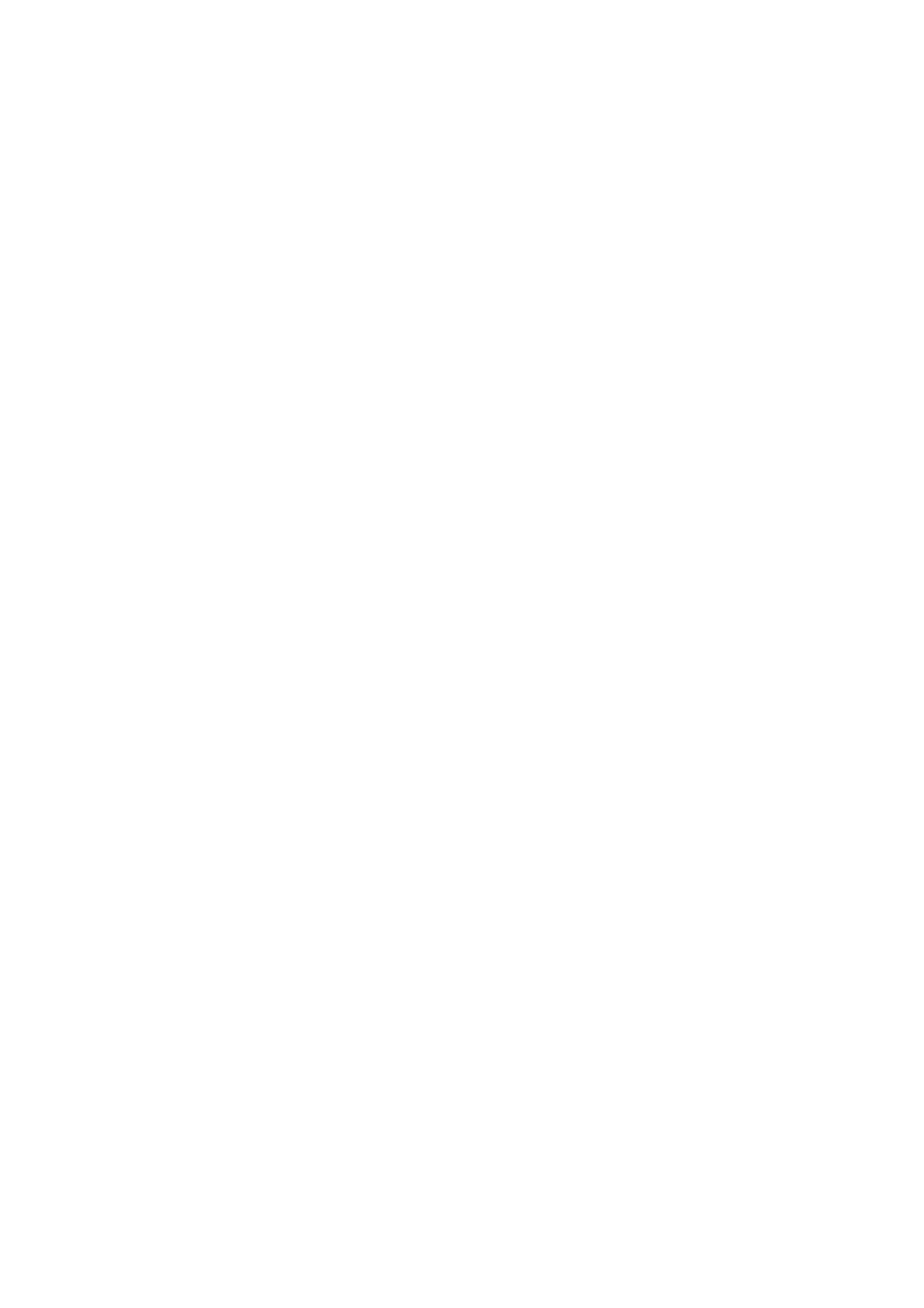# **Report A: Summary Report**

**Yorkshire Forward: South Yorkshire Social Infrastructure Programme** 

> **Peter Wells Elaine Batty Sarah Pearson Chris Dayson Deborah Platts-Fowler**

**Centre for Regional Economic and Social Research Sheffield Hallam University** 

> **John Trinnaman Sarah Garner mtl consultants**

> > **Rose Ardron Mandy Wilson COGS**

> > > **with**

**Rob Macmillan Third Sector Research Centre University of Birmingham** 

SYSIP Evaluation Team

Contact: Peter Wells Centre for Regional Economic and Social Research Sheffield Hallam University Unit 10, Science Park Howard Street Sheffield, S1 1WB email: p.wells@shu.ac.uk tel: 0114 225 3073

November 2010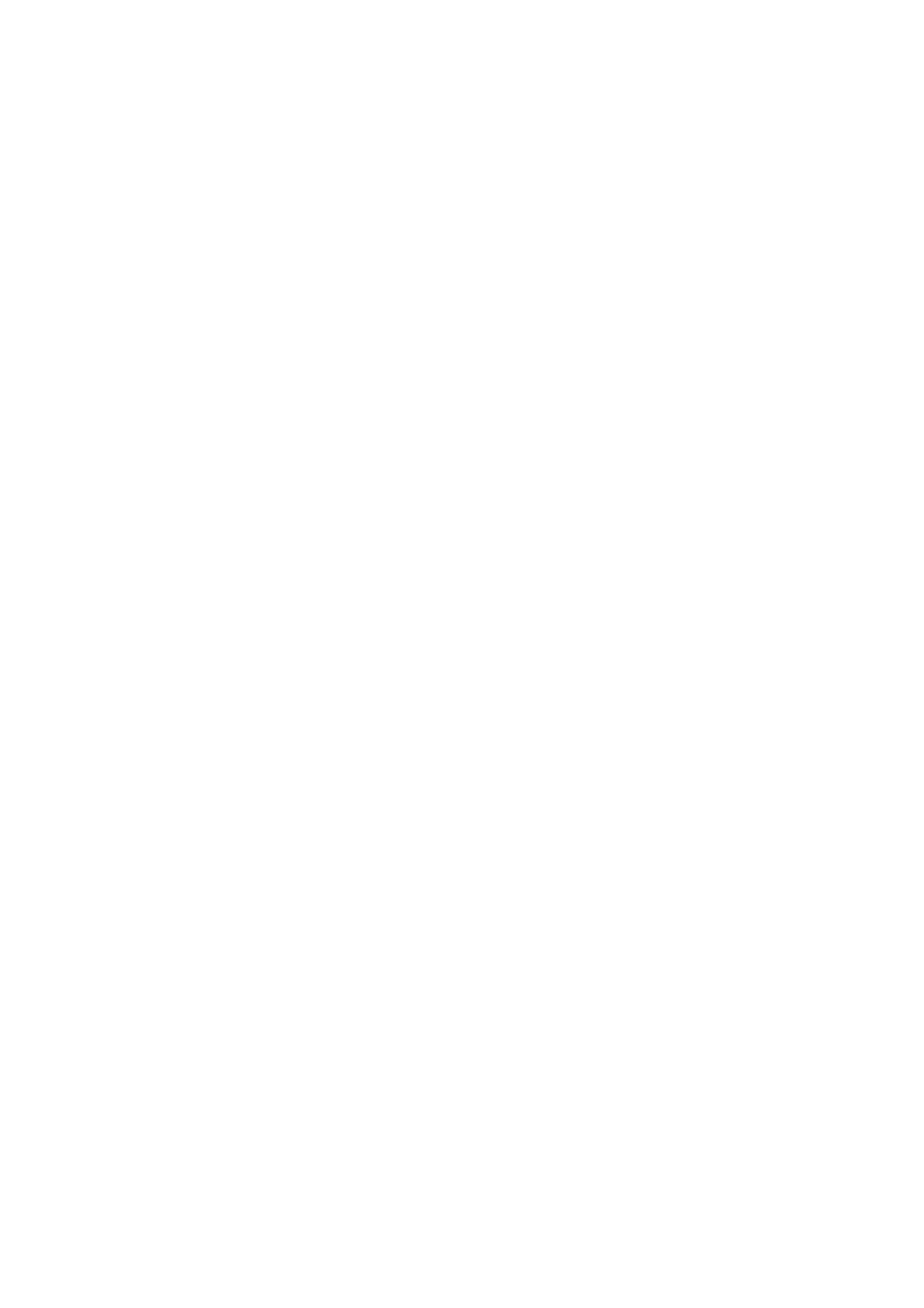# **Contents**

| 1. |  |  |  |
|----|--|--|--|
| 2. |  |  |  |
| 3. |  |  |  |
| 4. |  |  |  |
| 5. |  |  |  |
| 6. |  |  |  |
| 7. |  |  |  |
| 8. |  |  |  |
| 9. |  |  |  |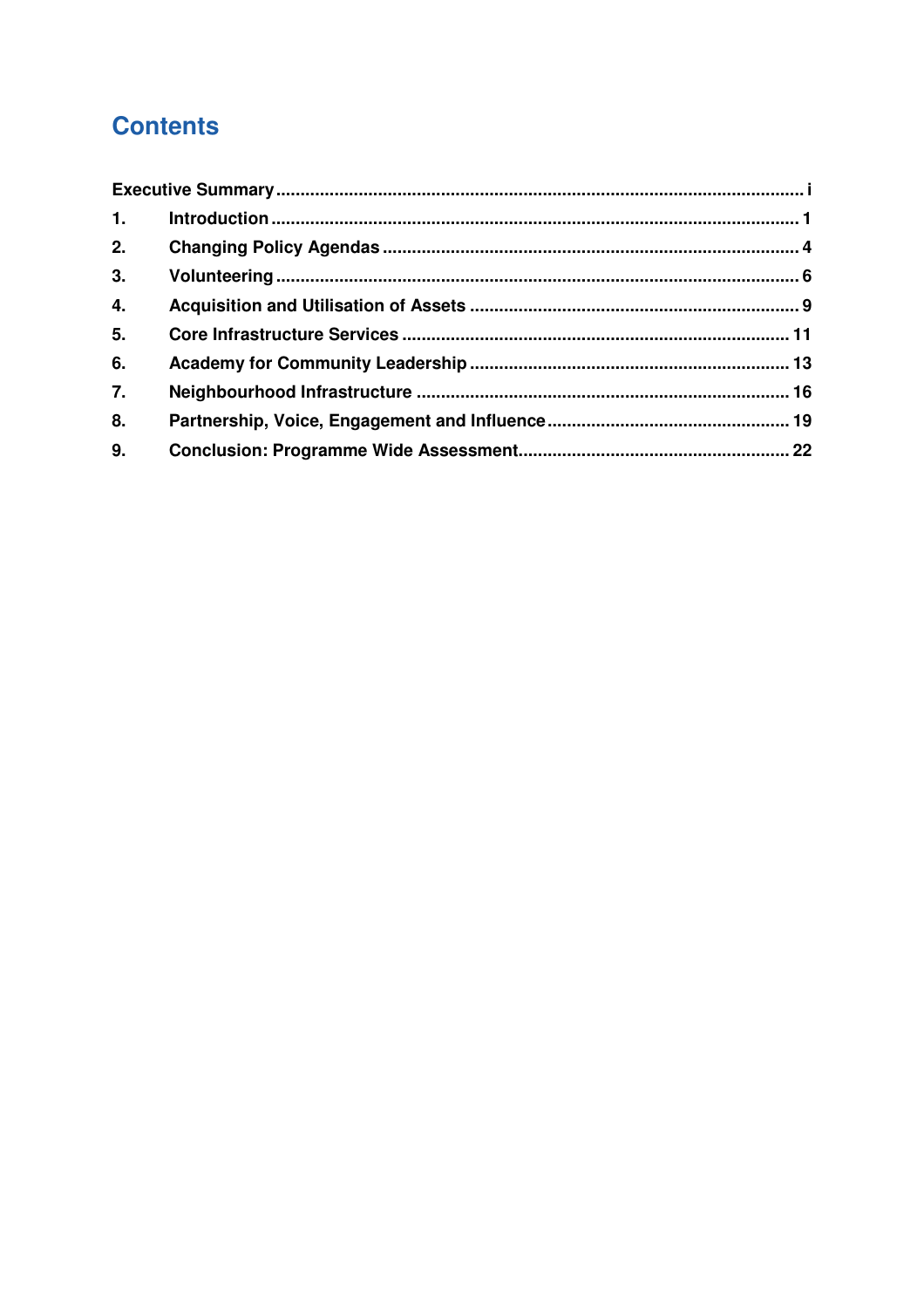

# **Executive Summary**

# **About SYSIP**

The South Yorkshire Social Infrastructure Programme (SYSIP) committed investment funds of around £36.8 million to voluntary and community sector infrastructure organisations in South Yorkshire between 2006 and 2009.

The **aim of SYSIP** was to increase the sustainability of the voluntary and community sector (VCS) in South Yorkshire through support to infrastructure organisations.

In evaluating the programme we identified the following broad themes or theories of change which underpinned different interventions:

- **volunteering**
- **utilisation of Assets**
- **Core Infrastructure Services**
- **neighbourhood Infrastructure Services**
- **a** academy for Community Leadership
- **Partnership, Voice, Engagement and Influence.**

The two central themes of SYSIP however were the search for sustainability and the added value it provided to the achievement of local policy agendas.

#### **Context**

The policy agenda of SYSIP assumed relatively benign macroeconomic conditions and public sector investment continuing to require 'change and modernisation' from the sector, but without sudden shifts in support for infrastructure. The economic events of the last two years, the change in government, and speculation for future public funding have brought considerable uncertainly in the sector.

As a result of the changing environmental context described in this report, the VCS, and its infrastructure, may be variously facing either or both of:

- **a** a 'shake out', with services contracting or stopping, and possibly organisations closing down altogether, and
- a 'shake up', with organisations having to: reshape how services are delivered; rethink how services are funded (including being more entrepreneurial or 'business like' in pursuing opportunities, costing and delivering services); and consider options for deeper collaboration and merger to protect services and activities.

Risks of 'shake out' currently appear to outweigh those of 'shake up'.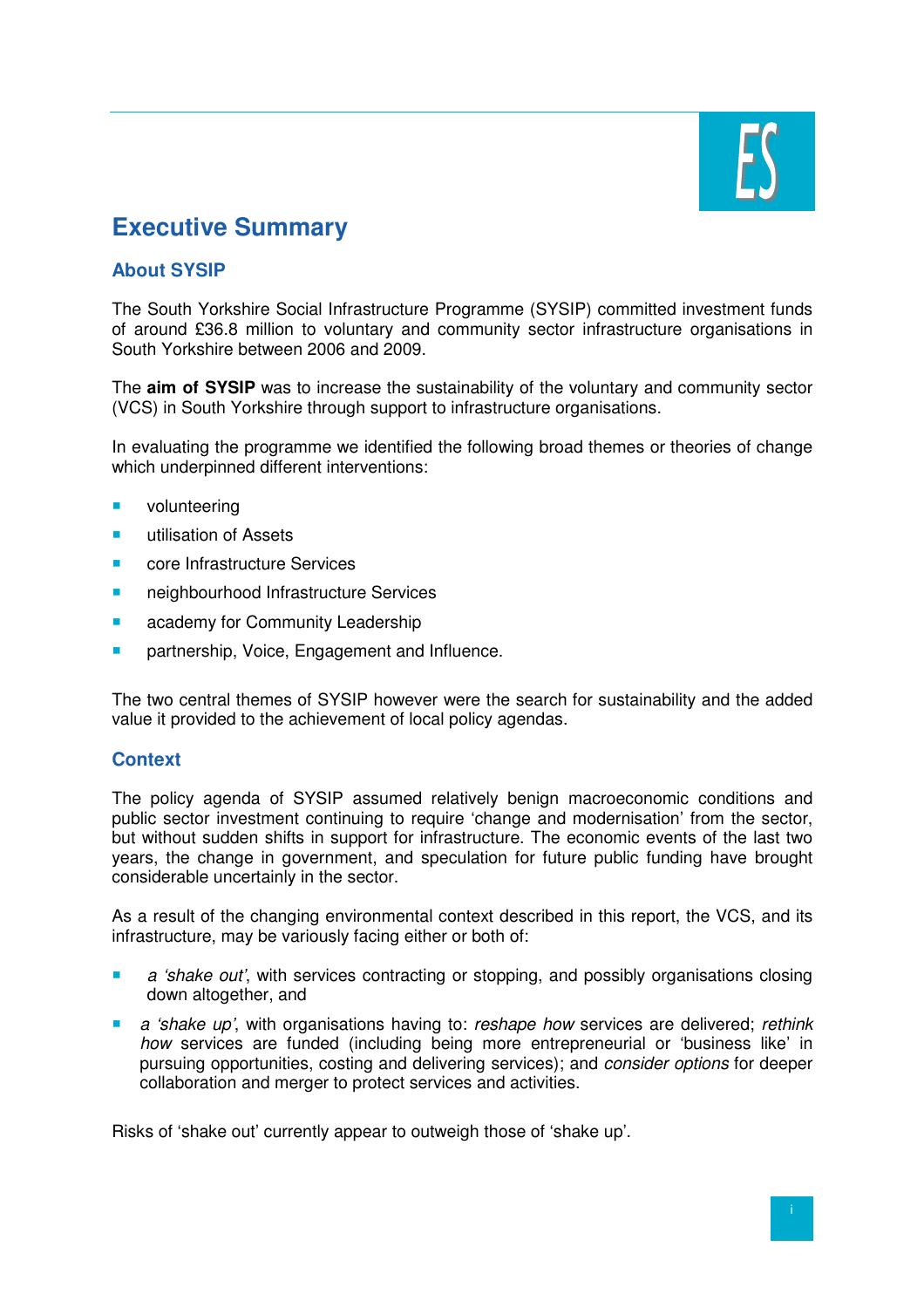# **Impact of the Programme on the Development of VCS Organisations**

Yorkshire Forward committed £24.1 million to the programme. This is estimated to have achieved the following outputs.

|                                                   | Targets | <b>Actual</b> | % Achieved |
|---------------------------------------------------|---------|---------------|------------|
| Jobs created/safeguarded                          | 209.5   | 224           | 107%       |
| Assisted to get a job                             | 3884    | 4596          | 118%       |
| No of businesses assisted to improve performance  | 1289    | 1950          | 151%       |
| No of new businesses created                      |         |               | 100%       |
| No of people assisted in their skills development | 5323    | 6961          | 131%       |

# **Table: Summary of Main Output Target Performance (YF Single Pot)**

Source: Yorkshire Forward Artemis Database (May 2010)

Summing lower and upper range estimates together, respectively, we estimate that the economic benefits derived from SYSIP was between £21.4 million and £33.7 million of GVA against an investment from Yorkshire Forward of £21.4 million (returns of between £1 and £1.60 for every £1 invested). These figures provide an order of magnitude of SYSIP's impacts.

It is worth noting however that the Sheffield Community Action Plan (SCAP) elements of the Programme, costed at £6.5 million, were widely spread and in no area would have been equivalent to more than £50 per resident per year of the Programme. By comparison, the New Deal for Communities Programme over a ten year period are valued at £550 per resident per year of the programme and public expenditure in deprived communities estimated at around £5,500 per resident.

The opportunity SYSIP presented was to act as a catalytic Programme for how infrastructure may be configured in the future. Unfortunately, given greatly reduced funding opportunities, this has and will mean a rationalisation of the support provided and a clearer understanding of where it offers most.

# **Meeting the needs of VCS Organisations, especially those from 'hard to reach' groups**

Using the financial accounts of the Charities supported by SYSIP it has been possible to analyse various characteristics around the organisations supported. The analysis points to what a 'typical' SYSIP beneficiary looked like:

- **they were operating at a community level probably in an area of social disadvantage in** support of economic and community development and employment
- they provided a range of information advice, services and training, particularly to people with disabilities and from minority ethnic groups
- **their income was between £100 thousand and £1 million although this may have** decreased slightly during the preceding years
- **their operating margin was tight with only small annual surpluses generated.**

These findings suggest that infrastructure organisations are reaching those parts of the sector which may be most vulnerable and in need of support.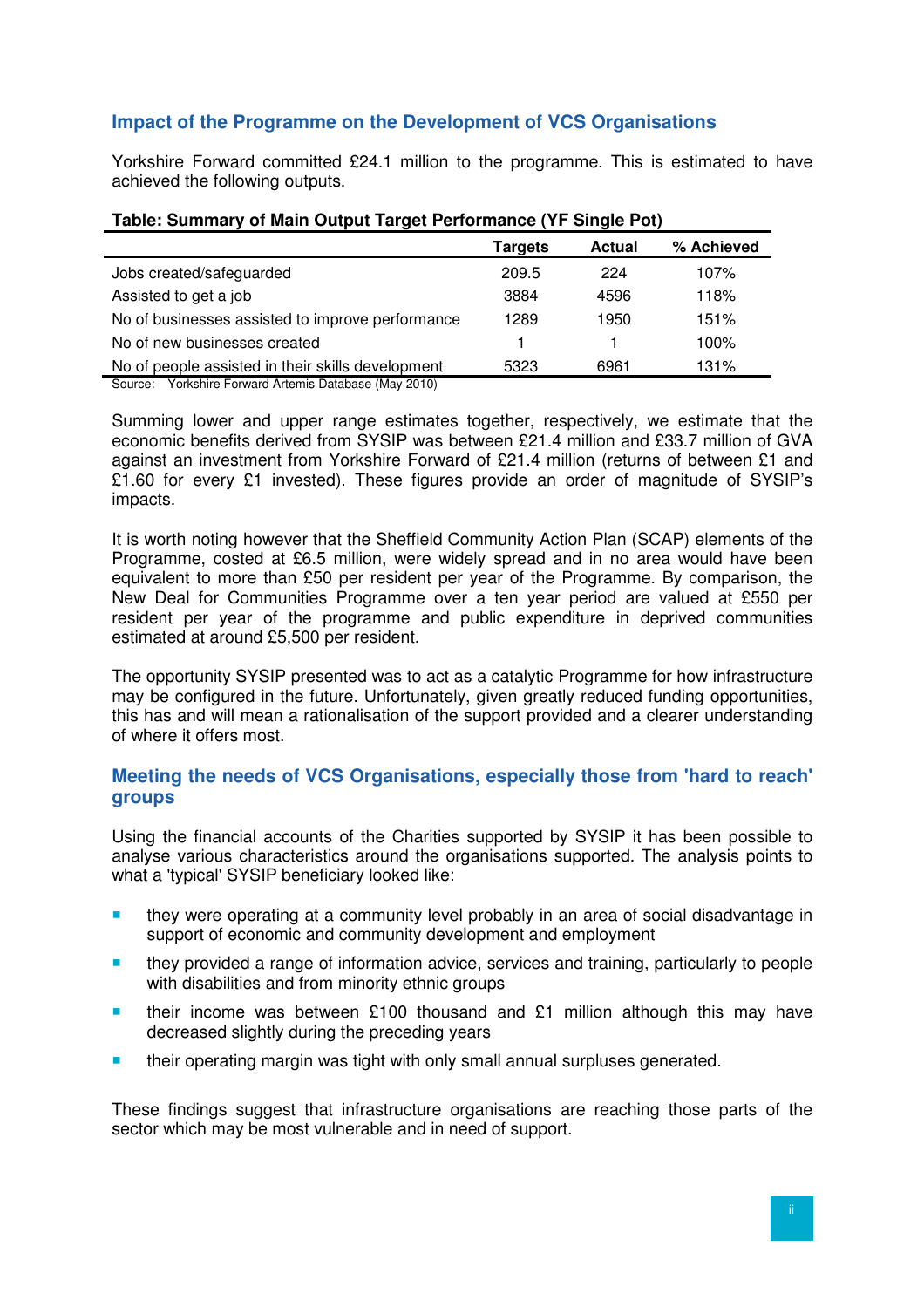# **Good Practice**

The evaluation found extensive examples of good practice which include:

- volunteering: although 'general' volunteer support was funded, there was a growing recognition of volunteering being part of a welfare - through volunteering - to work approach
- **Assets and place making: the asset developments at district and neighbourhood levels** were often an intrinsic part of wider economic programmes
- **Core infrastructure services:** the evidence around the 'reach' of the Programme suggested that organisations with a community, economic and employment remit were more likely to be accessing and benefiting from the Programme.

# **Sustainability and Added Value**

The evaluation found that SYSIP has had mixed success in achieving its aim of increasing the sustainability of the VCS in South Yorkshire.

It is unclear how SYSIP contributed to regional objectives: it is unlikely whether a Programme of SYSIP's nature would be funded again. However, it should be stressed that a concern of local Programme partners was to highlight how the VCS could contribute to economic agendas.

## **Recommendations for Future Programmes**

A series of recommendations can be made for the future funding:

- **1. A strategy for Voluntary and Community Sector**: SYSIP was not supported by a single clear, and indeed written, strategy which could guide the design of the Programme, outline shared priorities, and set out a coherent set of priorities for funding. This would have brought greater clarity to SYSIP funding.
- **2. Spatial Scale:** it is necessary for a regional strategy for the sector to recognise geographic priorities (e.g. where there is greater need and opportunities) and provide a framework which enables local third sector development.
- **3. Planning, Objectives and Capacity:** greater critical consideration of these issues is required at the outset, notably at the appraisal stage.
- **4. Mode of Delivery:** a finding from the analysis of the organisations supported (the 'reach' of infrastructure) and the value placed on support was that delivery by a third sector organisation was valued. This was especially the case for smaller organisations.
- **5. Demonstrating Impact:** the evaluation recommends that support is provided to harmonise demands for evidence of impact and that the costs and benefits of such demands are recognised.
- **6. Evaluation:** the evaluation of SYSIP demonstrated the potential of using datasets such as the National Survey of Third Sector Organisations and data on the financial accounts of Charities. These can be used to evaluate similar programmes in the future.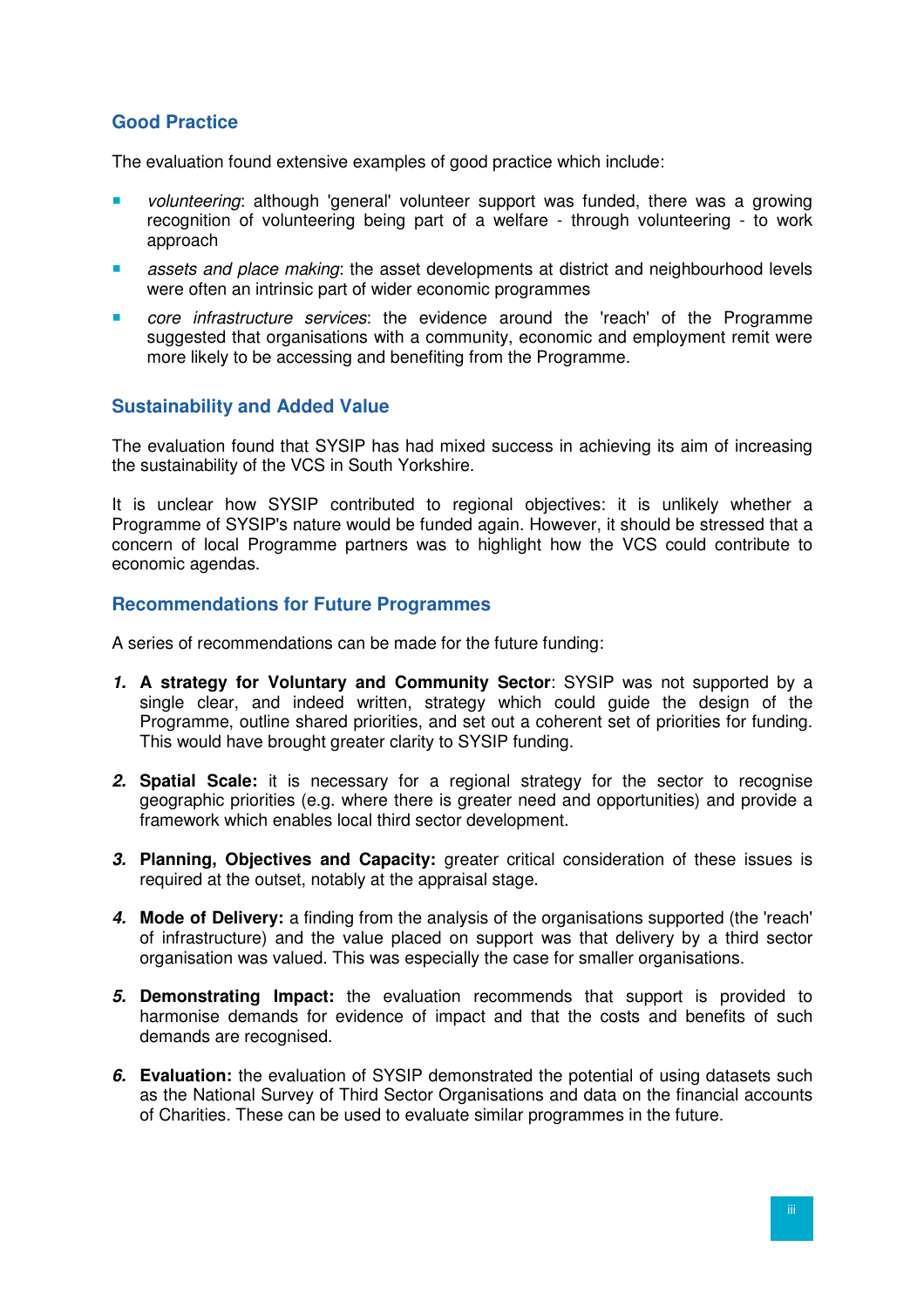

# **1. Introduction**

# **1.1. About SYSIP**

The South Yorkshire Social Infrastructure Programme (SYSIP) was supported by Yorkshire Forward, the South Yorkshire Objective 1 Programme and the South Yorkshire Learning and Skills Council which committed investment funds of around £36.8 million (with £24.1 million from Yorkshire Forward, £11.6 million from the South Yorkshire Objective 1 Programme and £1 million from the Learning and Skills Council)to voluntary and community sector infrastructure organisations in South Yorkshire between 2006 and 2009.

The **aim of SYSIP** was to increase the sustainability of the voluntary and community sector (VCS) in South Yorkshire through support to infrastructure organisations. Through helping frontline VCS organisations become more effective, this is intended to bring wider economic and social impacts. The Programme consists of six elements, each with complementary aims:

- 1. Barnsley Community Infrastructure
- 2. Doncaster Social Infrastructure
- 3. Rotherham Social Infrastructure
- 4. Sheffield Community Infrastructure
- 5. Sheffield Community Action Plan Programme
- 6. Academy for Community Leadership.

#### **1.2. About the Evaluation**

The Programme was evaluated by researchers at Sheffield Hallam University, working in partnership with consultants mtl and COGS, in order to:

- **EXEC** estimate the impacts of the activities over time on VCS infrastructure and the economic regeneration of South Yorkshire
- **help build monitoring and evaluation capacity in South Yorkshire**
- capture learning and inform future action during the course of the Programme.

The evaluation ran in three phases from **March 2007 to June 2009** and involved: reviewing the context, development and delivery of the Programme

- assessing the impacts of the Programme on the development of VCS organisations in South Yorkshire
- considering whether the Programme is effectively meeting the needs of VCS organisations - particularly those from 'hard to reach' groups
- identifying good practice developed by the Programme and individual elements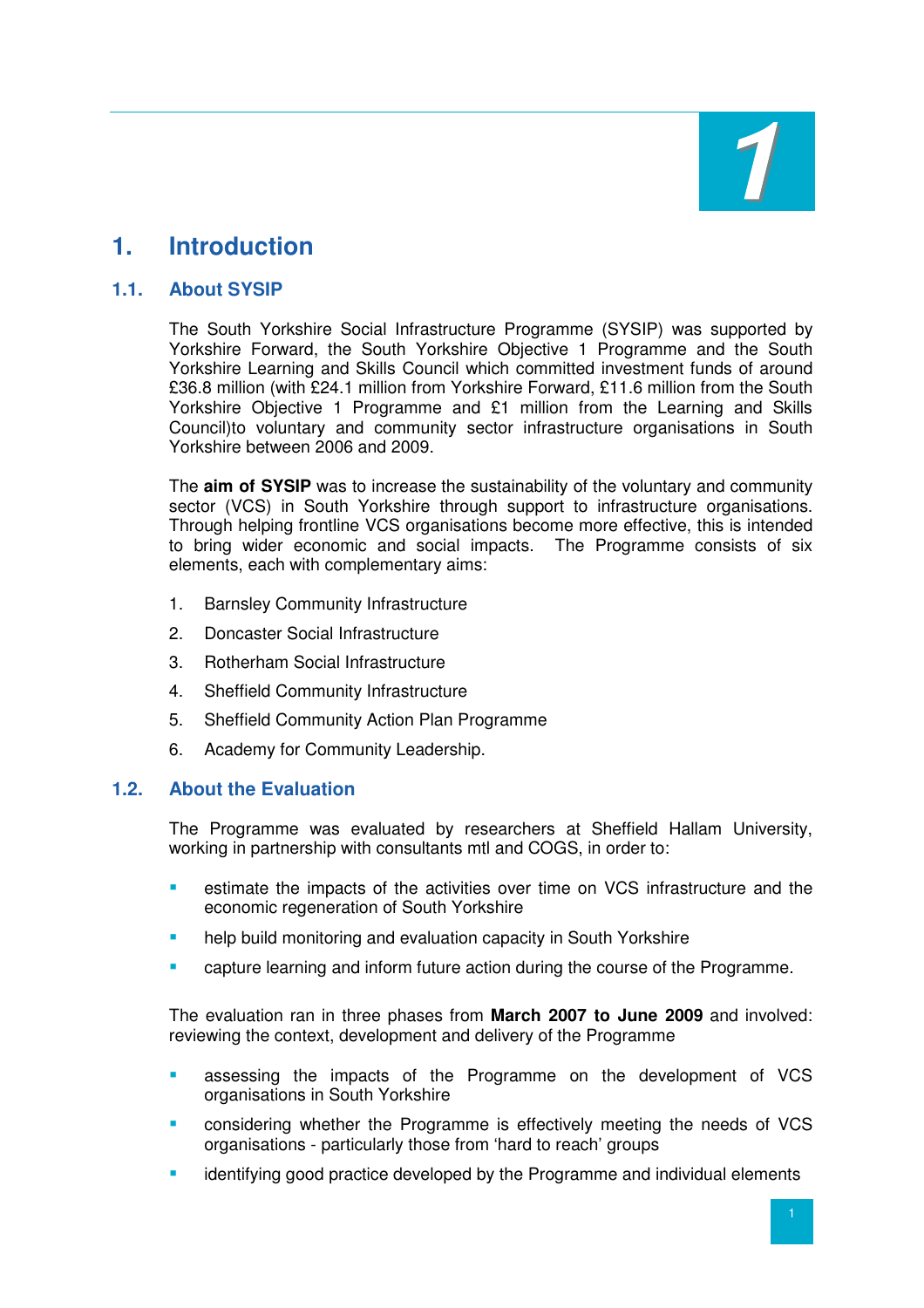- **•** assessing the sustainability of activities developed by the Programme
- **EXECOMMENDERIER IN A THE INCOCOMMENT COMMUNITY COMMUNITY** making recommunity infrastructure building programmes.

The evaluation was commissioned by Yorkshire Forward in March 2007 and overseen by a Steering Group drawn from third sector infrastructure organisations and local authorities in South Yorkshire. The evaluation was undertaken in three phases:

- phase 1 2007: a scoping phase in which an evaluation framework was developed
- phase 2 2008: focusing on understanding Programme delivery, undertaking an interim assessment, exploring a series of Programme themes and running a series of capacity building workshops
- phase 3 2009: focusing on completion of fieldwork and preparing the final report.

The evaluation was structured around five themes (or theories of change) and these included:

- volunteering
- **sustainability**
- core infrastructure services
- neighbourhood infrastructure
- **Partnership, voice, engagement and influence.**

In preparing the final reports two slight changes were made: the theme on sustainability focused on acquisition and utilisation of assets, with sustainability seen as a cross-cutting issue, and a separate report produced on the Academy for Community Leadership.

#### **1.3. Rationale for SYSIP**

The core costs of the SYSIP projects were met by Yorkshire Forward, South Yorkshire Objective 1 Programme, and the Learning and Skills Council. The investment in the SYSIP projects was made jointly by these organisations and funding from each (largely) ran concurrently.

The funding provided was in a range of voluntary and community sector 'infrastructure' activities and associated projects. Investment in VCS 'infrastructure' has been part of economic development programmes in the region since 1995 (as part of the EU Objective 2 Programmes and linked SRB Programmes of this period). Investment under the South Yorkshire Objective 1 Programme extended investment, by seeking to invest funds more equitably in deprived neighbourhoods, through the support of communities of interest (e.g. organisations working with black and minority ethnic groups, and people with disabilities), as well as support to district and subregional level infrastructure organisations (e.g. local infrastructure organisations such as Councils for Voluntary Service - CVSs and to groups such as the AfCL and the South Yorkshire Open Forum).

Funding under SYSIP was made at a time when VCS organisations faced a reported 'funding cliff edge' with significant declines in UK and EU regional and regeneration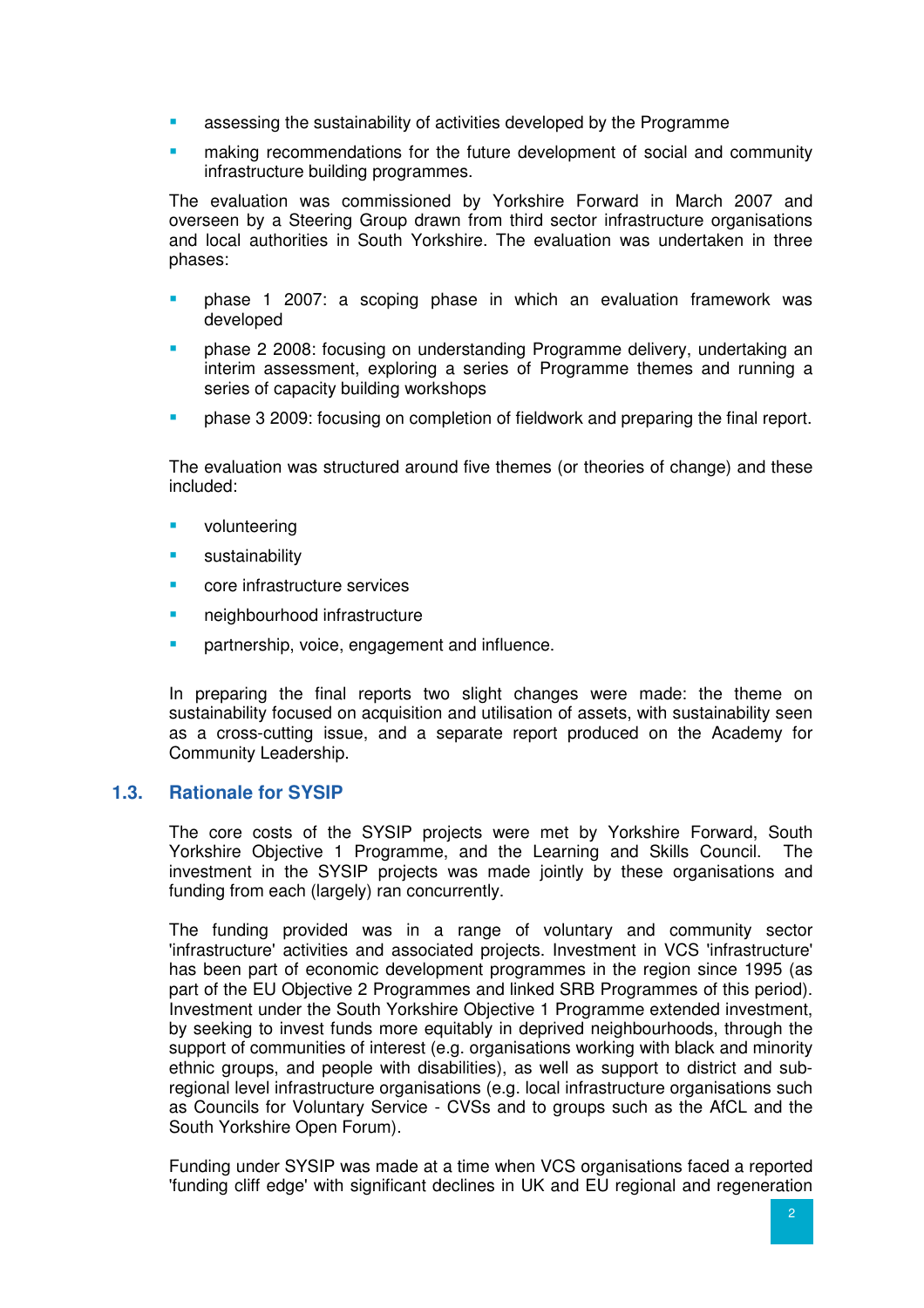funding going to VCS organisations. The **rationale** for SYSIP was therefore very much to provide support for a transitional period which allowed VCS infrastructure to be supported at an appropriate scale (for the funding available) and to seek sustainability without EU Structural Funds and SRB funding. Such sustainability it is suggested would be through VCS organisations attracting funding locally through new commissioning and procurement opportunities, through charging for services, and in some cases reconfiguring the scale/scope of organisations, through for example merger.

SYSIP was also notable in terms of its delivery arrangements. Projects were led by local accountable bodies. With the exception of Rotherham these were led by local authorities; Voluntary Action Rotherham acted as an Accountable Body. This model of delivery was important in relation to Yorkshire Forward's approach to geographic programmes at a local level, in contrast to previously defined regional and subregional programmes.

The two central themes of SYSIP however were the search for sustainability and the added value it provided to the achievement of local policy agendas.

#### **1.4. Evaluation Reports**

This report summarises the main findings from the evaluation of SYSIP. As part of the evaluation, the following reports have been produced.

#### **Cross-cutting or Programme-Wide Reports**

Report A: Summary Report (presented here) Report B: Changing Policy Agendas and Contexts Report C: A Programme Wide Assessment

#### **Theme Reports**

Report D: Investment in volunteering Report E: Acquisition and Utilisation of Assets Report F: Core Infrastructure Services Report G: Academy of Community Leadership Report H: Neighbourhood Infrastructure Report I: Partnership, Voice, Engagement and Influence

#### **Technical Report**

Report J: Evaluation Framework

The evaluation proceeded in three phases in 2007, 2008 and 2009 respectively. The research in 2007 focused on the development of an evaluation framework, interviewing stakeholders and an initial review of data. The research in 2008 undertook to complete the substantive research tasks around five separate themes and to run a Programme of masterclasses. The research in 2009 has focused on the primary fieldwork around core infrastructure services, an extensive round of stakeholder interviews, analysis of final monitoring data, and analysis of an array of other data sources (notably the NSTSO and financial account data). Judgements to inform the estimate of impact have also been made.

A summary workplan is contained in Report J.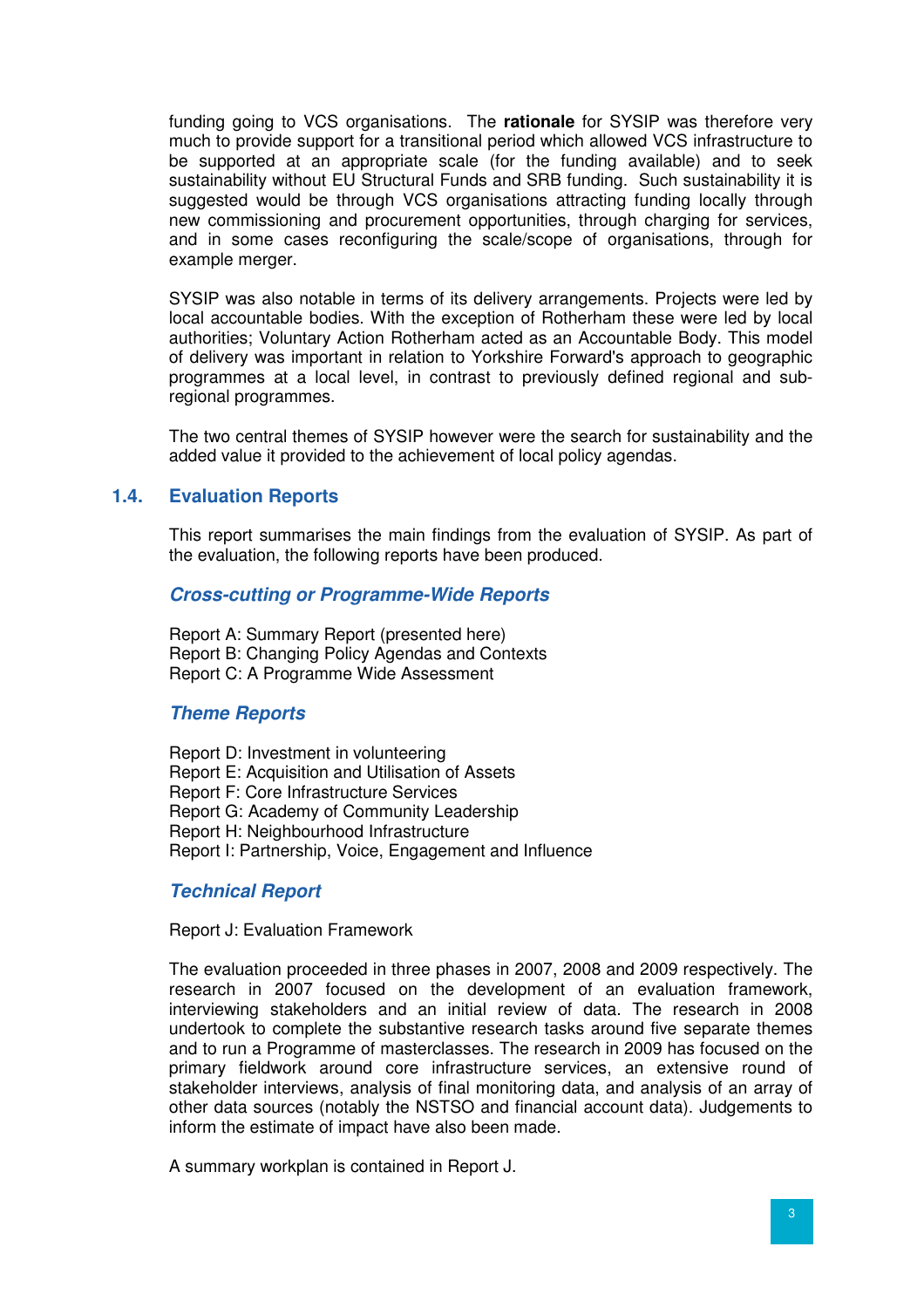

# **2. Changing Policy Agendas**

# **2.1 Changes in Policy Emphasis**

The policy environment affecting VCS infrastructure has become much more complicated in recent years. VCS infrastructure is under the spotlight, and seemingly faces an unprecedented set of issues, concerns and debates, each of which has the potential to unsettle and call into question the way it is organised and funded, particularly at local level.

Policy changes affecting the sector relate both to third sector specific policies (e.g. the Compact, the new Charity Act 2006 or ChangeUp - the previous government's programme to modernise third sector infrastructure) but also wider sets of policies (e.g. LSPs, Welfare Reform and the opening up of Public Service Delivery). Within South Yorkshire, perhaps more than any other sub-region in the United Kingdom, domestic and EU regeneration funding has since the mid 1990s actively sought to promote the role of the voluntary and community sector. This has left a legacy of a large and diverse sector. However it has also left relatively new organisations without alternative funding streams. Infrastructure organisations (at a district level) have been relatively new to regeneration funding and their involvement reflects a desire to provide support to mitigate against the 'funding cliff edge'.

# **2.2 Understanding Context**

 $\overline{a}$ 

From the National Survey of Third Sector Organisations (NSTSO) a series of key findings can be identified:

- **third sector population:** based on per capital statistics there are proportionally fewer registered third sector organisations, employees, and directors/trustees in South Yorkshire than exist nationally
- **NI7:** the four South Yorkshire districts received an NI7 score which was broadly in line with the national score<sup>1</sup>
- **grants and contracts:** a higher proportion of registered third sector organisations in the four South Yorkshire districts received grants and contracts from local authorities than do nationally
- **satisfaction with funding and support available:** across the four South Yorkshire areas registered third sector organisation's satisfaction with local funding and support is broadly in line with satisfaction nationally
- **third sector infrastructure:** higher proportions of third sector organisations in the four South Yorkshire districts receive support from and are satisfied with their local infrastructure organisations compared to the national picture.

<sup>&</sup>lt;sup>1</sup> NI7 or National Indicator 7 was part of the previous government's national indicator set. NI7 measured the extent to which a local authority area had a 'thriving third sector'. It was based on a composite of indicators drawn from the National Survey of Third Sector Organisations (NSTSO).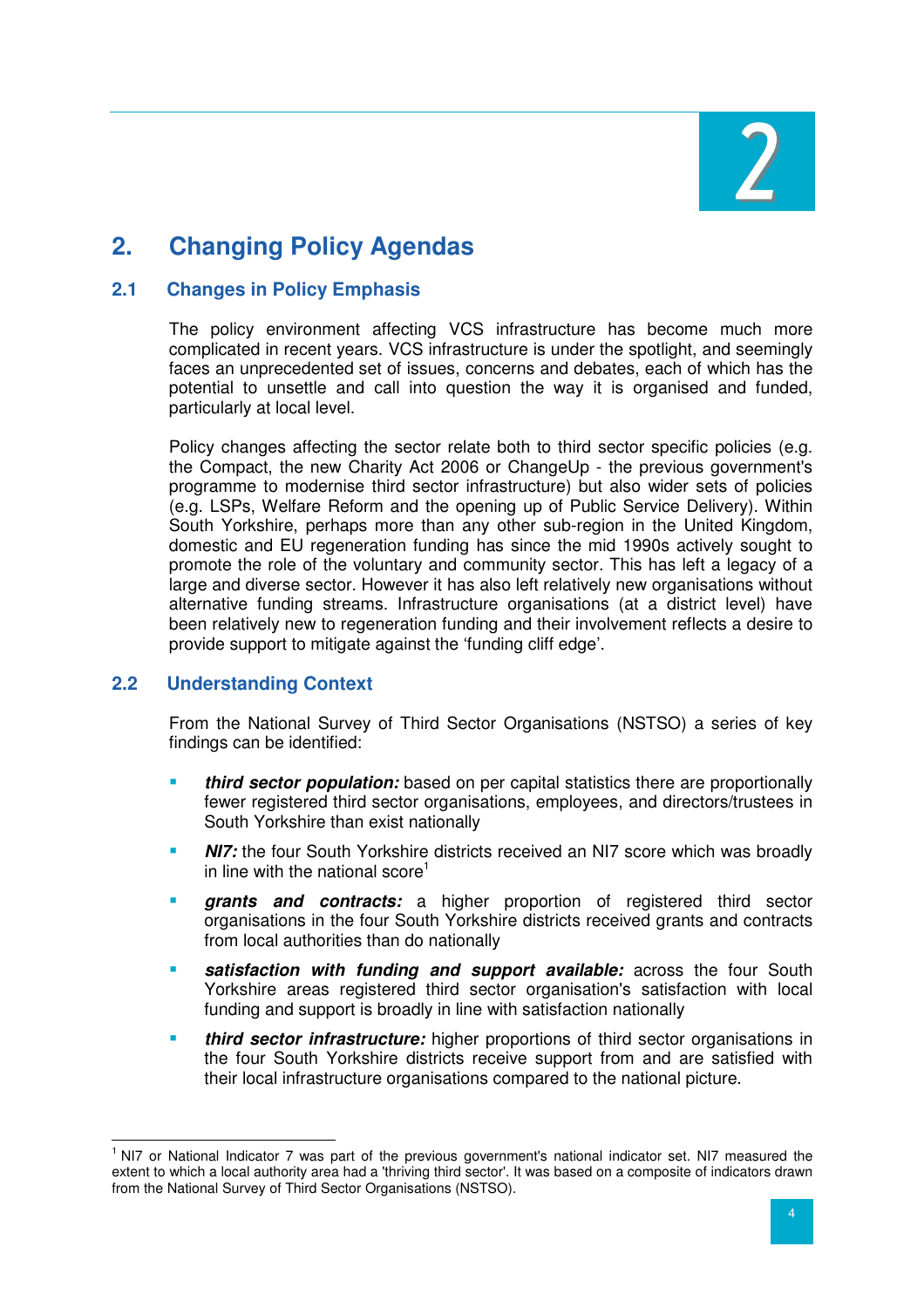# **2.3 Financial Crisis, Recession and the Outlook for Public Expenditure**

The policy agenda of SYSIP assumed relatively benign macroeconomic conditions and public sector investment continuing to require 'change and modernisation' from the sector, but without sudden shifts in support for infrastructure. The economic events of the last 24 months, the new coalition government in the next year, and the announcements for significant cuts to public funding have brought considerable uncertainly in the sector.

**The recession will have differential effects across the Third Sector**, as it will across other sectors in the UK economy. Moreover the effects of recession, financial crisis and tightening public expenditure will be transmitted in different ways across the sector.

The rationale for public policy support to the sector at this time is important and extends beyond simply identifying those organisations which are most financially vulnerable. **There is a strong case for supporting organisations which are experiencing rapidly increasing levels of service demand**. Beyond this there are probably otherwise viable organisations that provide significant benefits to users but are unprepared for the effects of the recession or public spending cuts.

**The greatest social costs of recession are caused through unemployment and its consequences for individuals, households and areas**. South Yorkshire appears to have been hard hit by recession, compounding its relative weak economy and the disproportionate levels of disadvantage many of its population faces.

**The prospect of reductions in public expenditure is likely to have disproportionate effects on the third sector in South Yorkshire.** Whilst opportunities do exist for the sector around accessing funding for service delivery, these are largely outside the core remits of infrastructure organisations to deliver.

#### **2.4 Conclusion: implications for the Third Sector**

As a result of the changing environmental context described in this report, the VCS, and its infrastructure, may be variously facing either or both of:

- a 'shake out', with services contracting or stopping, and possibly organisations closing down altogether, and
- a 'shake up', with organisations having to: reshape how services are delivered; rethink how services are funded (including being more entrepreneurial or 'business like' in pursuing opportunities, costing and delivering services); and consider options for deeper collaboration and merger to protect services and activities.

The question for VCS infrastructure, and by implication programmes such as SYSIP which invest in it, is the extent to which it can enable voluntary organisations and community groups to negotiate a landscape which is changing increasingly quickly. Risks of 'shake out' currently appear to outweigh those of 'shake up'.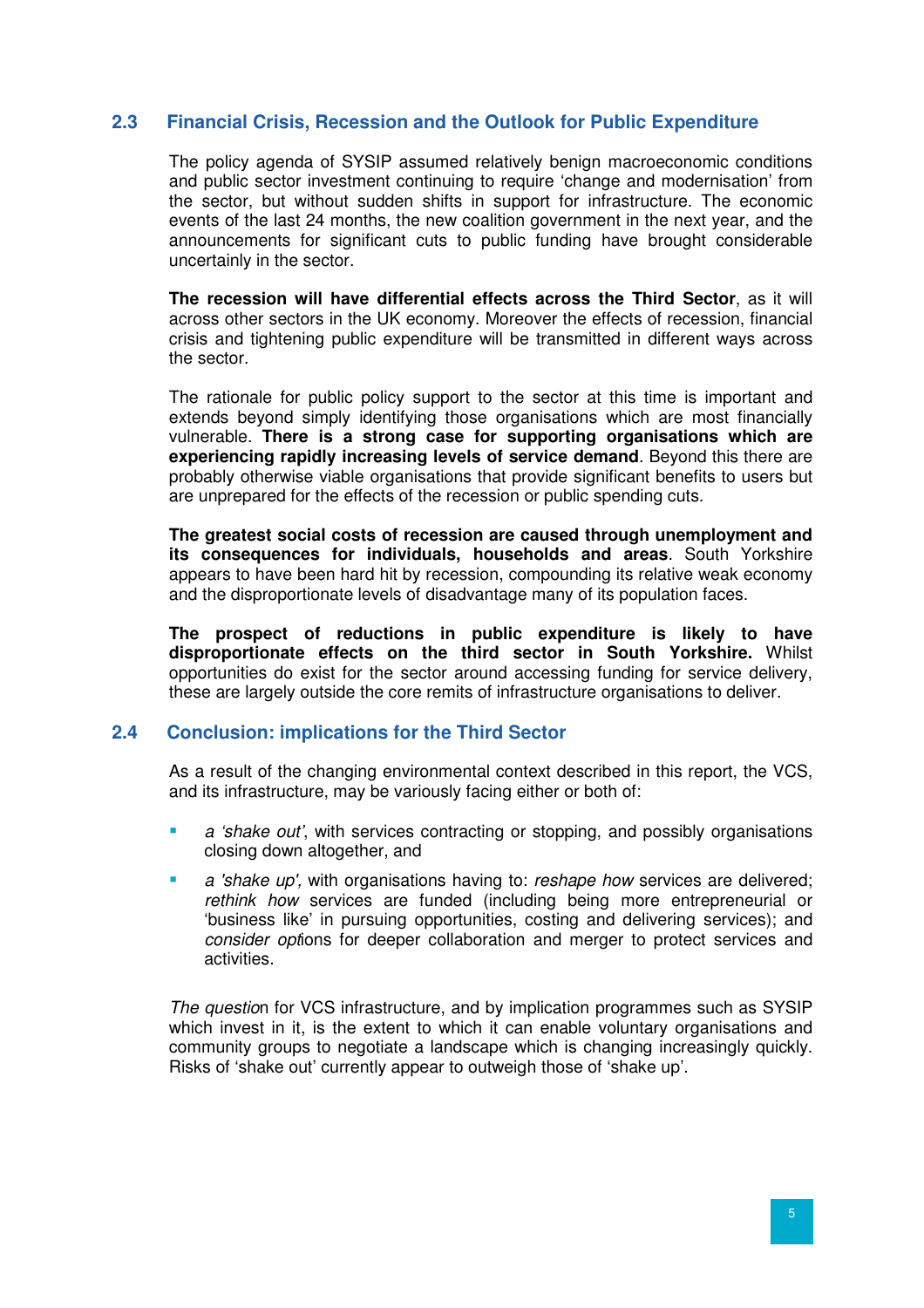

# **3. Volunteering**

## **3.1 Introduction**

SYSIP invested relatively small sums in volunteer centre capacity across South Yorkshire - from Sheffield (no staff posts) to two posts in Rotherham (to establish a new volunteer centre). Volunteer centres (VCs) all sit within local infrastructure organisations.

The report finds that the SYSIP funding coincided with a period of significant policy changes which had significant effects for volunteering. These included both the general increase in the profile of volunteering but especially its prominence in the welfare reform agenda.

Formal volunteer activities in South Yorkshire (around 20 per cent) are lower than the England average (23 per cent). However, it must be stressed that the work of the volunteer centres is on promoting volunteering amongst disadvantaged groups and, generally, in supporting volunteering involving organisations which are working with more disadvantaged groups.

#### **3.2 Process Outcomes**

A condition of the support from Yorkshire Forward is that the volunteer centres become accredited through Volunteering England and this has been achieved.

The research finds that that each volunteer centre is well run and seen as an important part of local third sector infrastructure. The contexts of each volunteer centre varies. For instance, during the course of the research young people's volunteer support (funded by v - the national youth volunteering charity) and general volunteer support has been brought together in Barnsley.

Relationships with external agencies are seen to be important: with organisations who may refer volunteers (Jobcentre Plus), who see volunteering as a necessary part of Programme delivery (for instance joint work with PCTs (Primary Care Trusts) over Condition Management Programmes) and with volunteer involving organisations (both other third sector organisations but also hospitals and hospices).

During the course of the research, the volunteer centres reported that the supply of volunteers had dramatically increased but that the demand for volunteers had not kept pace.

#### **3.3 Analysis of Volunteer Data**

The most striking finding from this section is the dramatic increase in the clientele of the volunteer centres from 2006 to 2009: from around 75 to almost 240 per month. Interviews with the centre managers suggested that this increase was unprecedented, that the increase was due to a complex of factors (including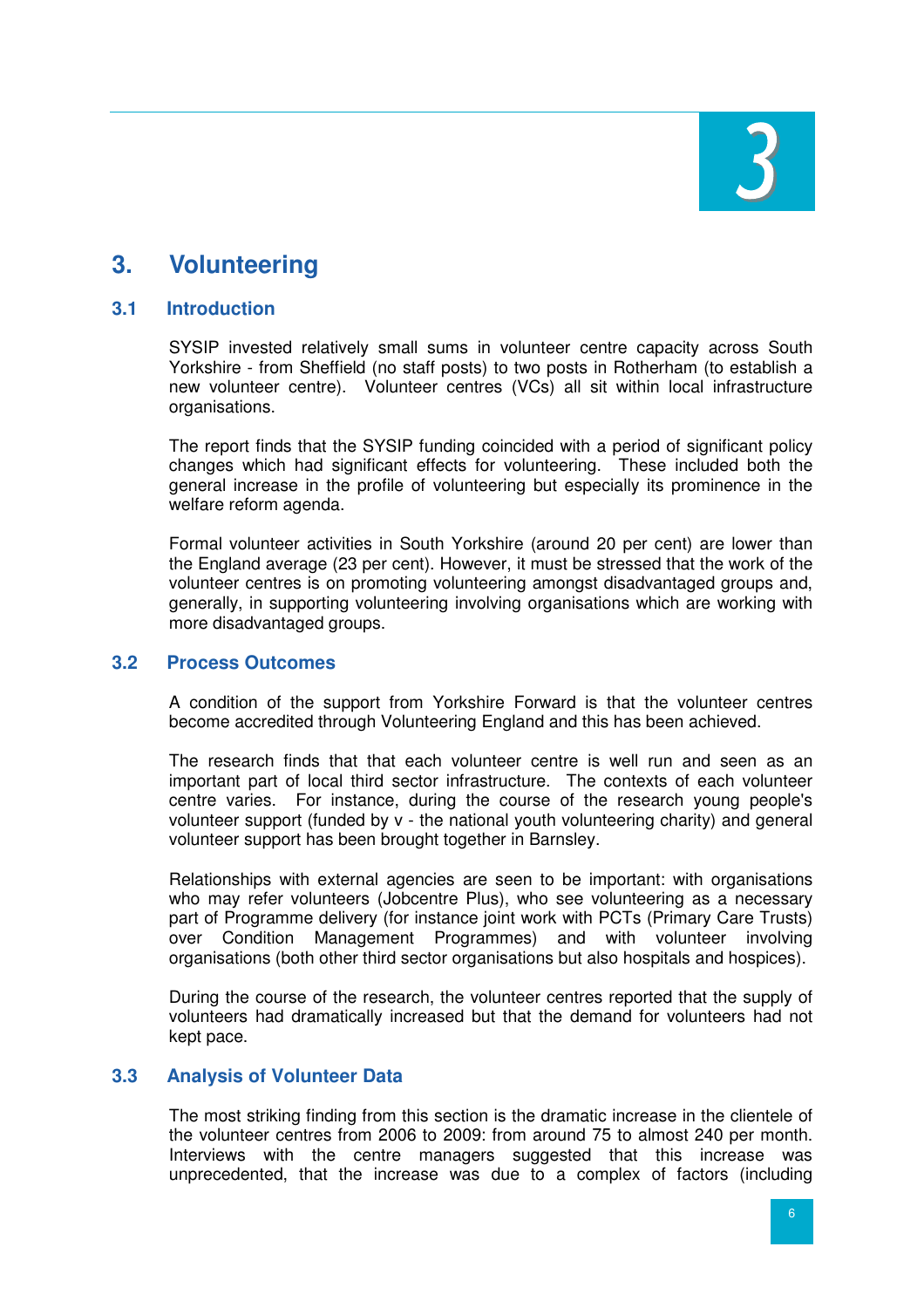uncertainty in the labour market, the welfare reform agenda and more generally the wider profile of volunteering).

From the data above other patterns and trends regarding the clientele of the three Volunteer Centres can be indentified:

- **gender**: over the three years and across the three centres the proportion of women clients ranged from between 59 per cent and 70 per cent, reflecting the national pattern
- **age**: young people appear to access the Volunteer Centres in larger numbers than others. This is a departure from national volunteering figures which suggest that formal volunteering is highest among people in the 35–44 and 55– 64 age brackets
- **disability**: over the three years and across the three centres the majority of clients, between 62 per cent and 83 per cent, reported not having a disability
- **employment**: people 'out of employment' (either unemployed, non employed or unable to work) make-up a significant proportion of each centre's client base.

## **3.4 Sustainability**

Ultimately infrastructure organisations require public funding to be sustained. VCs may achieve some scale economies through being fully embedded in their CVS. They may also mitigate some problems through recruiting volunteers to support the VC. However, ultimately they require a core group of paid staff.

There were also found to be issues of capacity. Volunteer enquiries had increased many fold in each Volunteer Centre, but at a time when grant income had declined. This has resulted in consideration of how support was provided: notably support to volunteer involving organisations was squeezed. Increasing volunteer worker support had helped to alleviate some problems, but was not a viable model for providing the core functions of the volunteer centre.

# **3.5 Good Practice**

Good practice in the Volunteer Centres is evident in:

- the establishment (Rotherham) and development (all) of volunteering infrastructure which is Volunteering England accredited
- the development of Volunteer Centres as 'equal partners' in some areas of joint working with statutory agencies. A notable case here is Rotherham volunteer centre's work with the Primary Care Trust and Jobcentre Plus Condition Management Programme
- the commitment to improve volunteering infrastructure as a means to achieving sustainability
- the establishment of systems to capture and use data for performance management.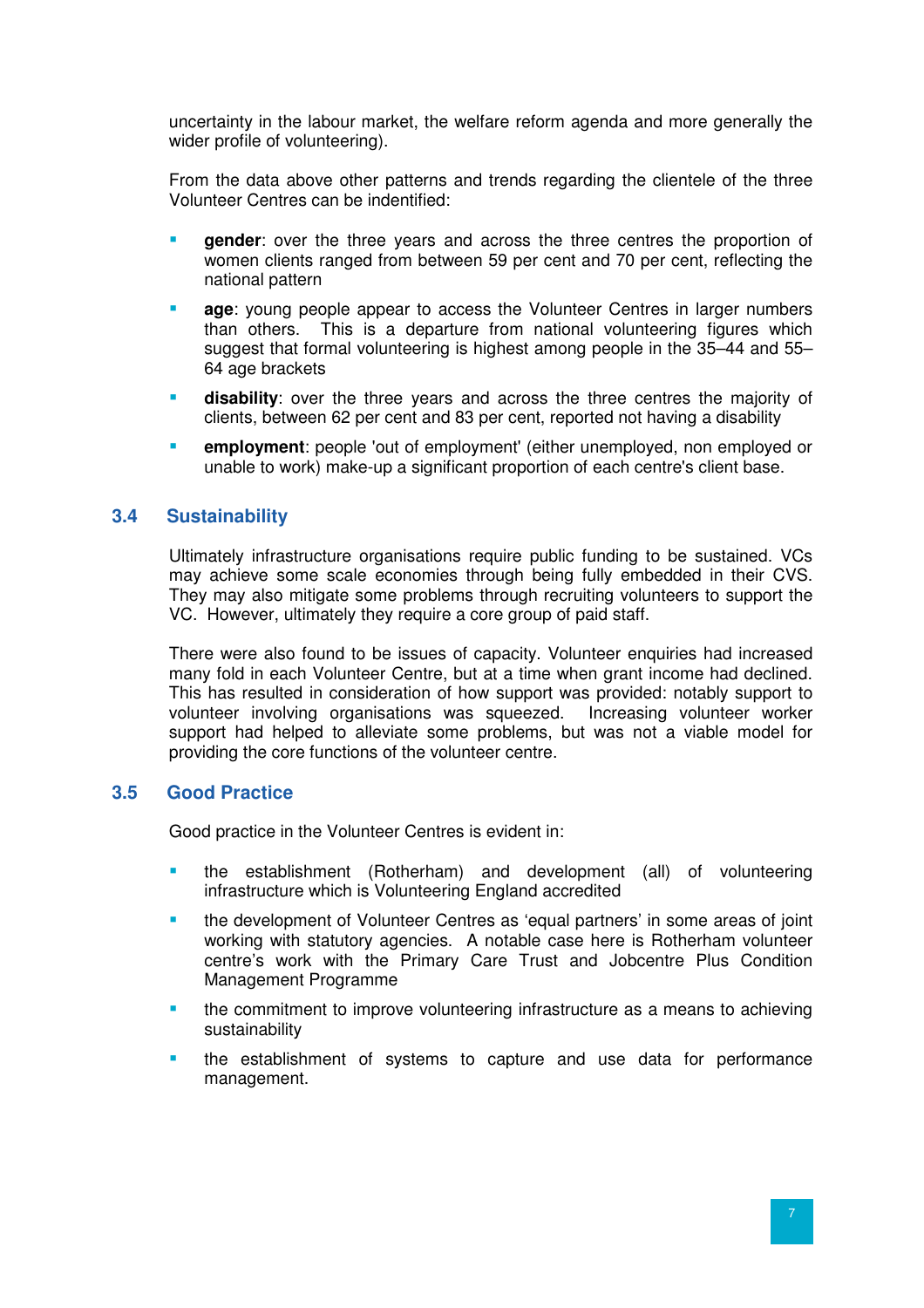# **3.6 Conclusion**

There are very few recommendations to make. **The volunteer centres are embedded within their local infrastructure organisations** and as such there are few transferable lessons.

**A general recommendation is that the LSP, local authority and other agency commitment to volunteer centres is vital to their long term sustainability**. This calls for a recognition of where the centres can contribute most (in providing a focal point for volunteers and support to volunteer involving organisations - public and third sector), in addressing existing deficits (for instance agreeing to volunteering codes of conduct and paying volunteering expenses) and recognising the **appropriate contribution** of volunteering to agendas such as welfare to work.

Within local infrastructure organisations, **there appears some scope for the further integration of volunteer centre activities**, for example to better coordinate services offered to frontline VCS organisations or through linking youth and adult volunteering. Other developments in SYSIP, the construction of new buildings and support for sustainability have helped bring these changes.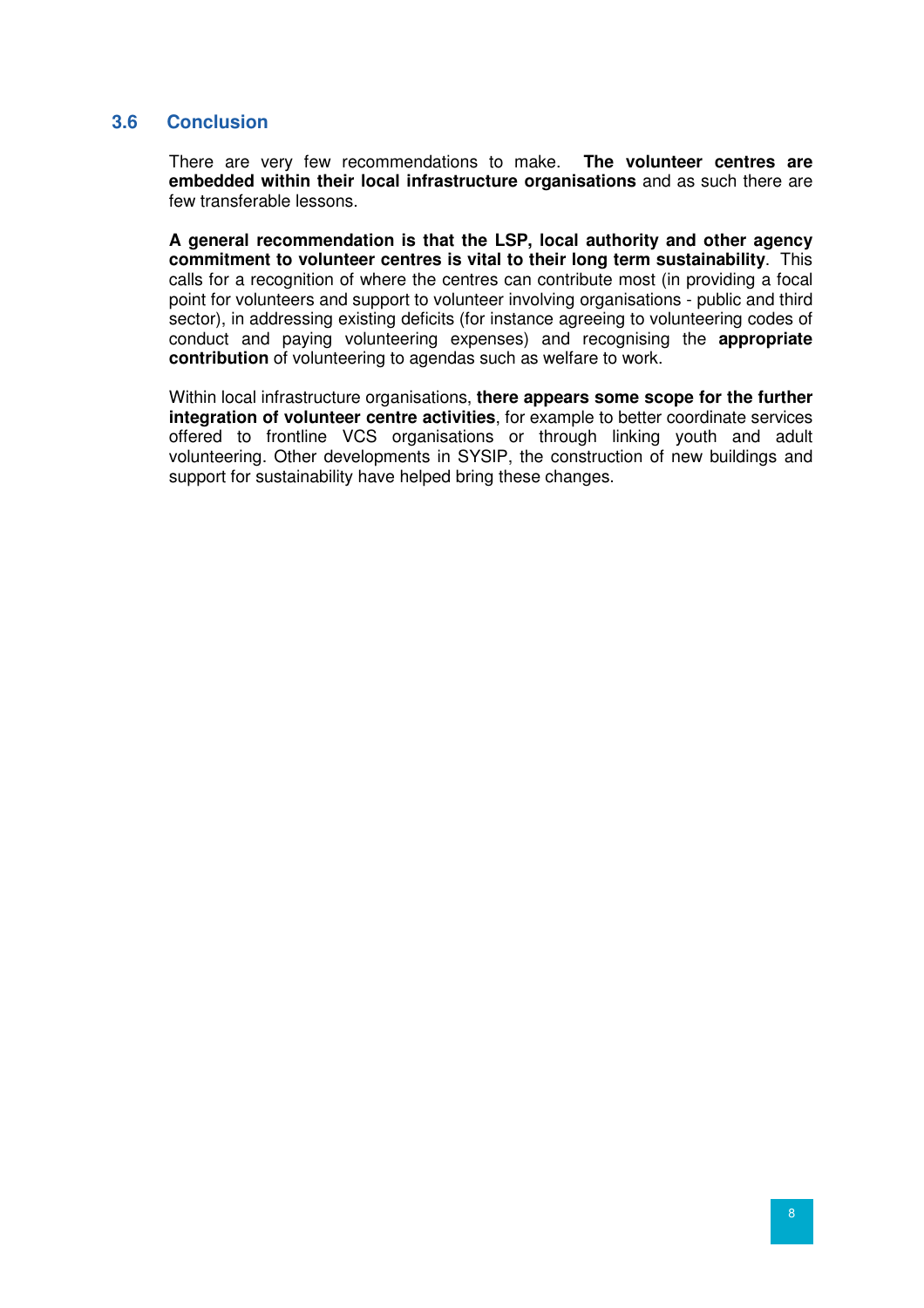

# **4. Acquisition and Utilisation of Assets**

# **4.1 Introduction**

The South Yorkshire Social Infrastructure Programme (SYSIP) included three new capital projects as accommodation for VCS organisations and revenue support for one development trust encompassing, amongst other activities, development and use of physical assets.

The projects investigated as part of the SYSIP evaluation include:

- 1. The Core (Barnsley)
- 2. Multi-Cultural Centre (Barnsley)
- 3. The Spectrum (Rotherham)
- 4. Zest Developments (Sheffield).

# **4.2 Policy Context: Community Anchor Organisations**

There has been a growing policy debate around the possibility and potential of giving greater support to community owned assets. In the context of SYSIP, further attention has been given to the notion of community anchor organisations (CAO).

"Firm Foundations" defined Community anchor organisations as having at least four common features:

- **they are controlled by local residents and/or representatives of local groups**
- they address the needs of their area in a multi-purpose, holistic way
- they are committed to the involvement of all sections of their community, including marginalised groups
- they facilitate the development of the communities in their area.

Impetus to the debate around community assets was brought by the 2007 Quirk Review.<sup>2</sup> This focused on the transfer of assets from the public sector into the control or joint control (with public sector agencies) of community organisations.

Whilst policy commitment to this agenda does not appear to be waning, the recession and the prospect of cuts in public expenditure may place greater pressures on organisations. In particular, there has been downward pressure on commercial rental values, and larger third sector organisations have reported that management workspace type ventures have become less viable.

<sup>&</sup>lt;sup>2</sup> Quirk, B. (2007), Making assets work: The Quirk Review of community management and ownership of public assets (London: CLG).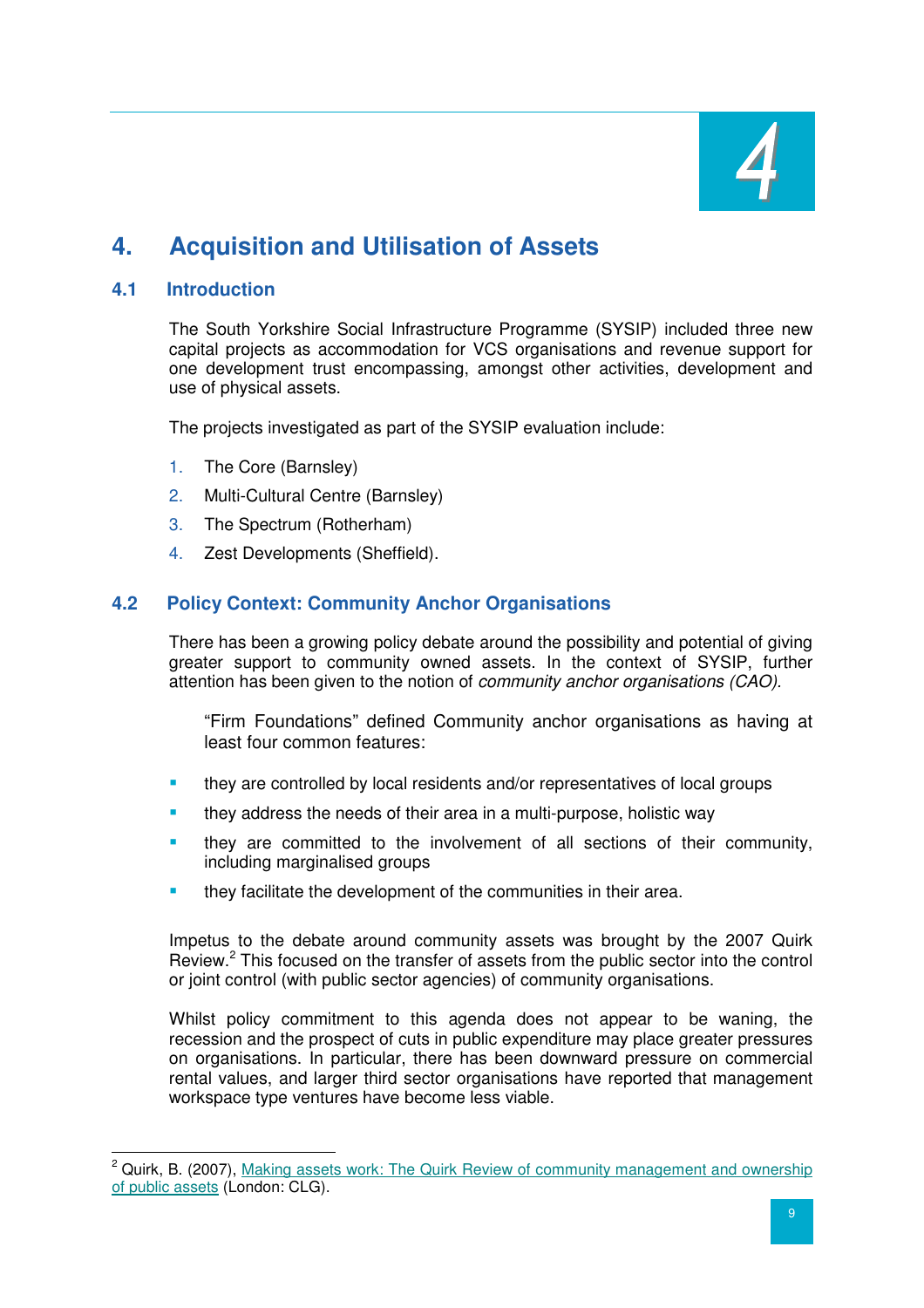# **4.3 Findings**

At face value, two of the projects have accomplished what was envisaged (The Core and The Spectrum); one (Zest) has pursued the activities specified with varying results, and the fourth (Multi Cultural Centre) now looks on the brink of being shelved.

**The Core and Spectrum buildings are high standard products, in regeneration contexts, appreciated by their hosts/users and likely to be useful sources of modest annual incomes**. Their intangible impacts in terms of status may, in due course, be of greater financial significance.

Zest's experience illustrates the importance of having internal development capacity to pursue mission-driven business development in parallel with premises-related feasibility. Bringing these to fruition also depended upon partners' abilities to enter into commitments.

Barnsley Black and Ethnic Minority Initiative's (BBEMI) Mutli Cultural Centre has faced a series of obstacles, not all of the organisation's own making. However, the decision not to pursue this project was based on the viability for the building not being proved in a feasibility study.

The experiences demonstrate the complexities of property development projects in terms of their specifications, capital and revenue costs, business plans and regulatory considerations.

These complexities apply to sponsoring organisations, partners, advisors and appraisers. **Technical and institutional optimism bias is a key risk which can be taken into account by sensitivity analyses at the application stage and treated as part of risk management during implementation**.

**The economic and financial climate for the four beneficiary organisations now is more difficult than was foreseen in 2005, so their status now is not so resilient**. The needs of their beneficiaries, however, are more acute. Acquisition of assets in these circumstances is of peripheral importance although the existence of the assets will have value (including alternative use value) for the future.

#### **4.4 Conclusion**

The SYSIP Programme has invested in community assets - at a district scale (with two new Voluntary Action buildings) and at a community level (with Zest). **Common success factors are not unsurprising: robust business plans, careful consideration of income streams and risk, and internal capacity to realise construction projects. A further critical factor was external political and institutional support to realise original aims**. These factors were not all in place in the case of BBEMI.

**Recession and the prospect of tighter public expenditure places greater pressure of assets**: these may lead to downward pressure on rental income and the risk of voids. These can be mitigated and contingencies are being explored (e.g. other users and uses for space). **Local support to ensure continued high occupancy levels will be crucial**. There were found to be considerable wider benefits to investment in community assets which are experienced both by the owners of the buildings but also other stakeholders.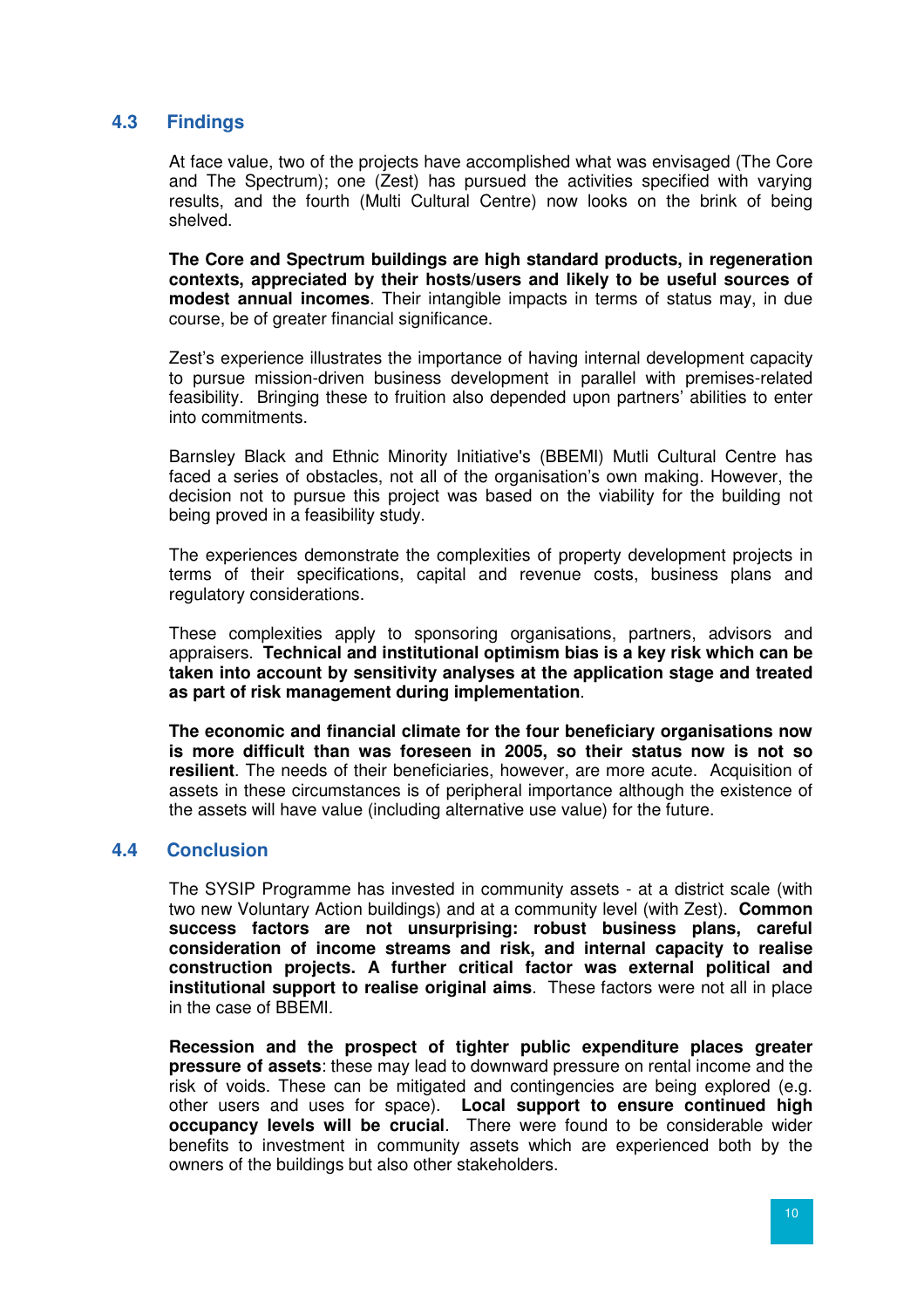

# **5. Core Infrastructure Services**

# **5.1 Introduction**

The South Yorkshire Social Infrastructure Programme (SYSIP) invested in an array of core infrastructure services. We have used this term to cover the services provided by the four district wide local infrastructure organisations in South Yorkshire (Voluntary Actions Barnsley, Rotherham and Sheffield and Doncaster Council for Voluntary Service) as well as the South Yorkshire Funding Advice Bureau.

## **5.2 Key messages**

The following messages can be drawn from our research:

- **Context**: Based on the development of a 'support needs index', existing data suggests that very few organisations report lots of severe problems, and many report only slight problems. The main issues regarded as problems for the sector are 'raising funds', 'finding and recruiting new volunteers' and 'getting new members and users involved in your group'. Across South Yorkshire, organisations with staff tend to report more severe problems than those without staff
- **Support funded through SYSIP:** included community accountancy and payroll services, funding information and advice, human resources and legal support, training and support for organisational development, procurement and commissioning
- **Support needs**: The kinds of issues facing the case study organisations include the need for information, advice and support around specialist technical or professional services; issues around funding and finance, including concerns and needs associated with the changing funding environment, such as income generation and commissioning and procurement; and broader issues of organisational development, regarded as part of a process of becoming more strategic and professional
- **Accessing support**: The case study organisations were already very well connected with local voluntary sector support agencies, and had used them regularly in the past. Many were proactive in pursuit of support, particularly training opportunities. A striking feature of the case study organisations is the sheer range of different support services they have accessed
- **The impact of support**: Overwhelmingly the case study organisations were positive about the support they had accessed and the difference this is thought to have made. A conclusive and authoritative judgement about whether the case study organisations are actually more sustainable and resilient is likely, however, to require a longer term assessment. Interviewees clearly think their organisations are stronger and more sustainable, through a combination of: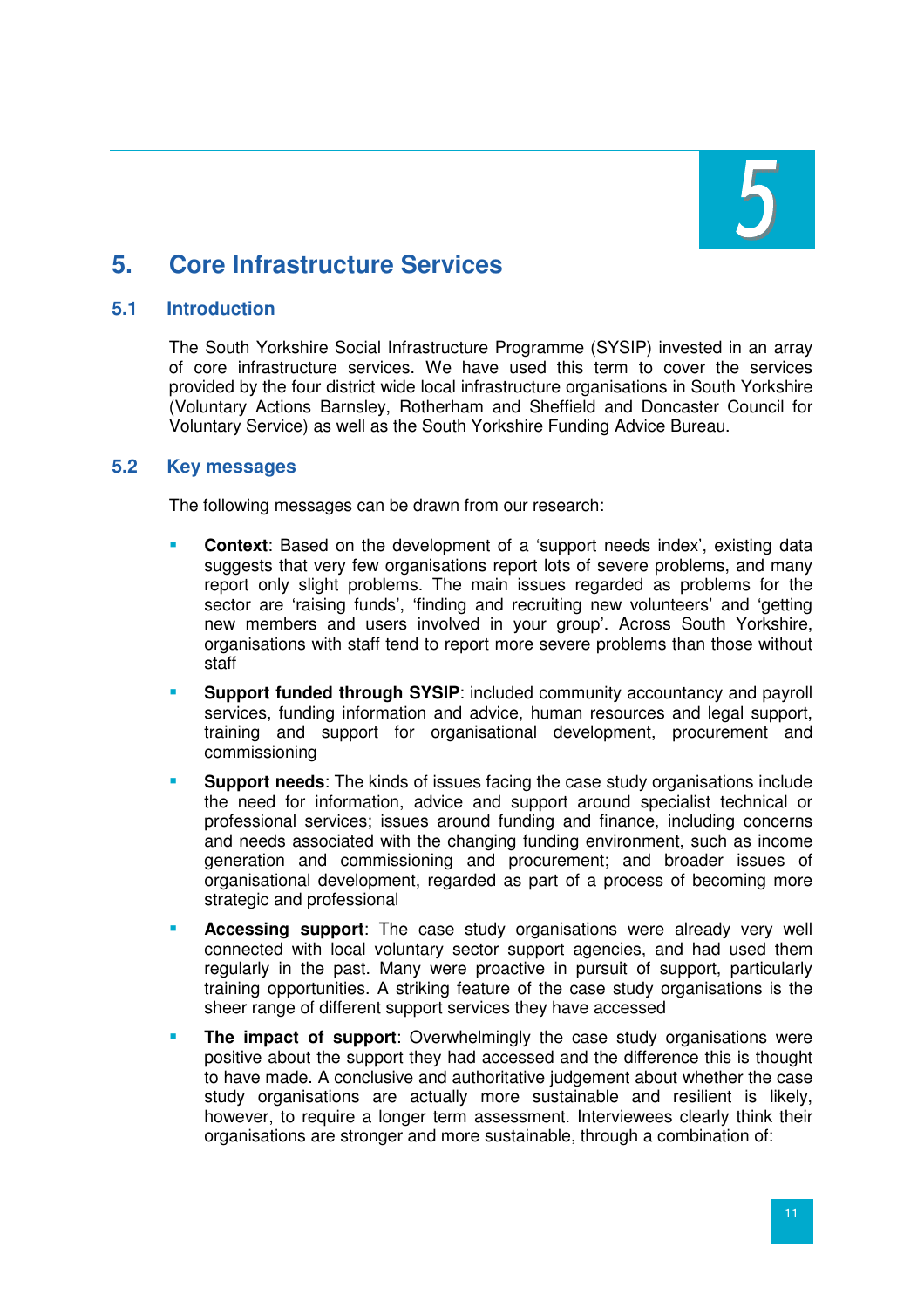- developing more appropriate and better structures, systems, policies and procedures to support their work
- adopting a more strategic, planned, professional, forward-looking and networked outlook
- becoming more aware, knowledgeable and skilled about their 'operating environment', that is, the changing funding and policy context in which they work.

The perspectives of case study organisations might form a provisional proxy for the impact of support services funded through SYSIP. The perceived impacts provide good reasons to expect the case study organisations to be more sustainable.

## **5.3 Conclusion**

The report does not draw simple straightforward policy recommendations. It highlights that it is too soon to form judgements around the sustainability of the sector - these issues can only be judged over a longer term. Those organisations participating in the research were largely positive about the report received, but by definition they were 'in the loop' and also tended to have greater support needs than the wider sector. Nonetheless, the continuing development of methodologies to **help infrastructure organisations demonstrate impact is likely to rise in importance**.

The support from core infrastructure is often relatively small, although many organisations participating in the research valued this highly, and found it necessary for their existence (e.g. around charity accounting or governance advice). **A debate for the sector and policy makers, in the context of public expenditure constraint, is around the future role of infrastructure and the extent to which support and capacity building should be targeted.** The evidence presented here suggests that this is not a simple trade-off and a more subtle debate is required.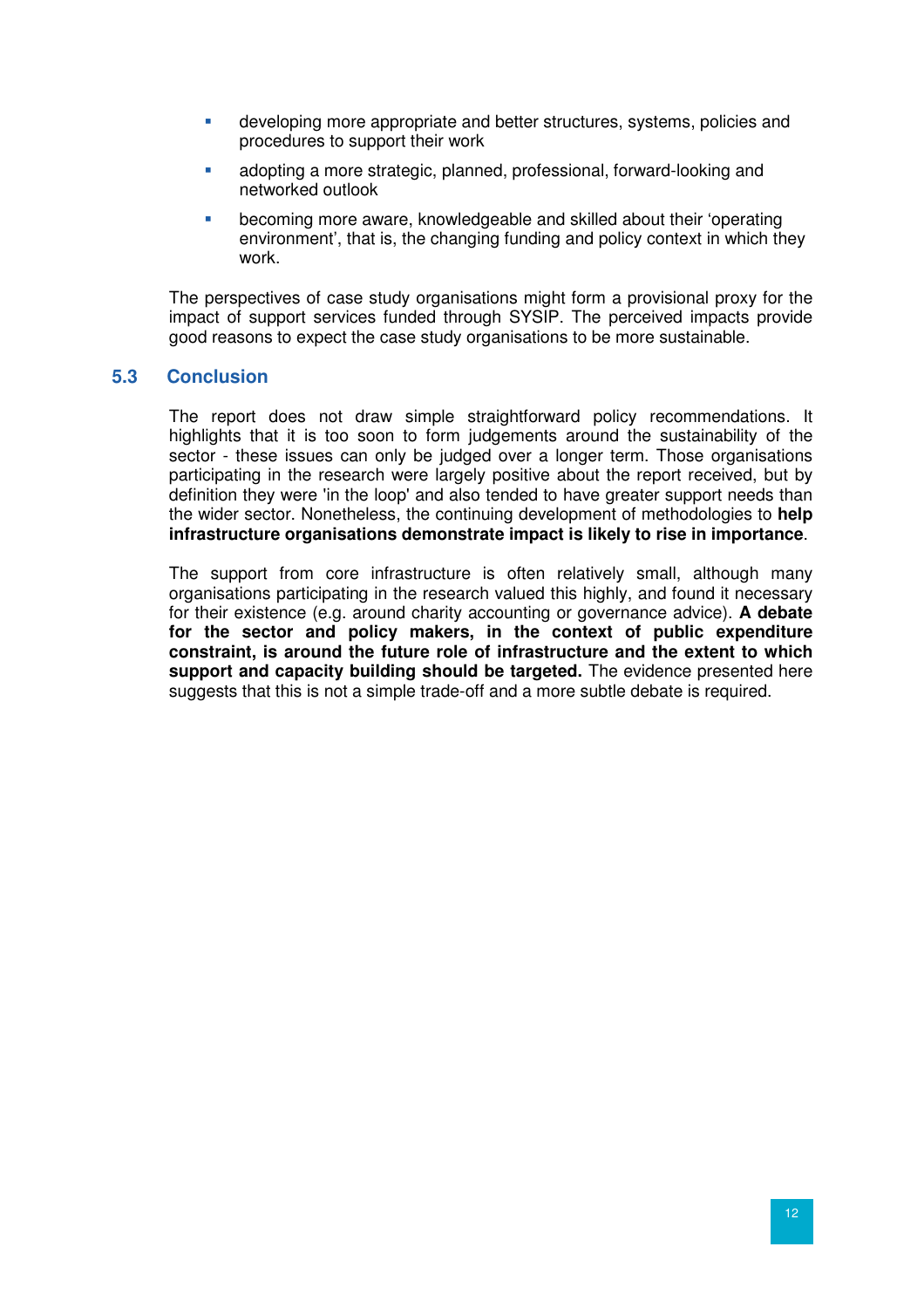

# **6. Academy for Community Leadership**

## **6.1. Introduction**

The AfCL was a Yorkshire Forward part-funded project, contracted with Northern College, designed to provide skills and knowledge which enable people to take part in local democracy and to deliver regeneration and renewal. It is delivered through the brokerage and commissioning of a range of provision, delivered using different learning methods.

The total contracted cost of AfCL was £4m (all revenue) to which YF investment was £1m, O1 (ESF) £2m, and LSCSY £1m. 88.5 percent of the cost was to procure delivery of learning, the balance includes staffing costs and overheads/office facilities (10 per cent), and the remainder for networking/promotion and evaluation.

Funding for AfCL has now ceased. The report therefore presents lessons which can be drawn from intervention in the AfCL for future programmes.

## **6.2. Policy Context**

A more specific policy context relating to AfCL positions learning and knowledge in the sector (and beyond) as a necessary prerequisite. Particularly relevant considerations are:

- 1. Neighbourhood Learning in Deprived Communities a LSC initiative, now ended
- 2. Sir John Egan's report on Skills for Sustainable Communities which gave rise to the Academy of Sustainable Communities (based in Leeds) and the Regional Centre of Excellence, Integreat Yorkshire which is a web-based resource
- 3. the Learning Curve the Neighbourhood Renewal Unit's skills and knowledge Programme, the national evaluation of which queried if engagement of individual learners necessarily resulted in partnership and organisational impacts.

#### **6.3. AfCL Provision**

AfCL had a good basis and process for establishing training needs. These included the predecessor project which covered Training Needs Assessments extensively, consultation and workshops with the sector and providers, and the knowledge/expertise of Northern College.

Providers are third sector organisations so this represents one level of recycling of the funding. Most were South Yorkshire based and those that were not struggled to deliver targets, so leakage out of South Yorkshire was very low. Delivery invariably occurred in community premises, some 70 venues in South Yorkshire and this represents a further level of recycling of the funding within the sector and sub-region.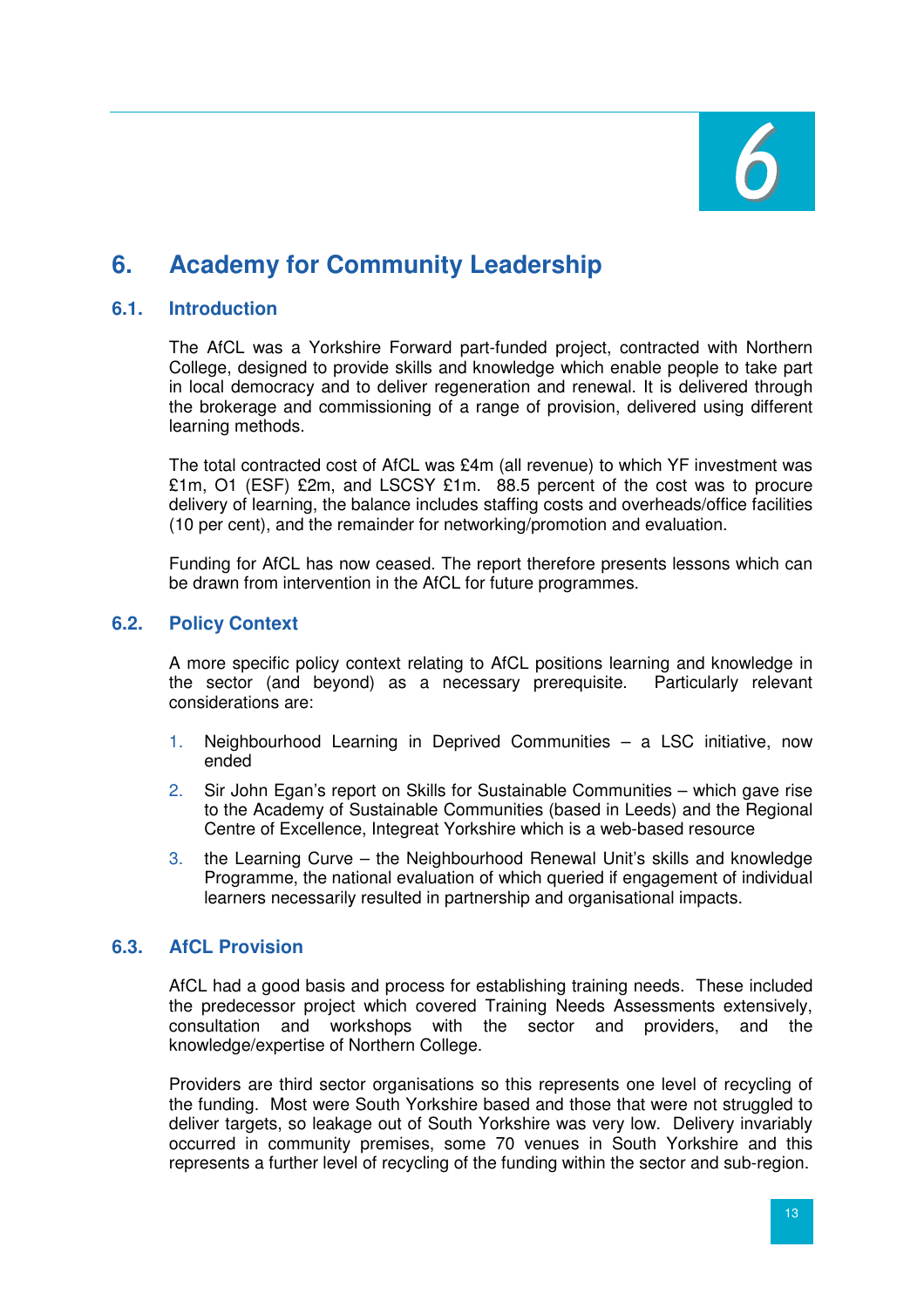## **6.4. Who Benefits?**

Benefits were evenly spread and reached most groups (by age, ethnicity, gender and area). Generally, and where known, the learners are well qualified, that is 29 per cent at Level 4 and above; 24.6 per cent at Level 3. In this regard, the learning market served by AfCL may be shown to be differentiated from the Northern College priority focus for much of its own provision. The sample survey of learners showed that most are fairly frequent learners.

In total, 26 providers across the portfolio of courses were the prime contracted deliverers. By volume of learner numbers, the main ones were:

- WEA 436
- $\blacksquare$  VAS 421
- CEDR 403
- SY Women's Development Trust 272.

By course topics the most significant uptake, indicative of needs in the sector, was in:

- Governance, Management and Leadership operations, administration, regulations
- Active Citizenship political understanding and community democracy
- Women into Community Leadership gender based barriers and overcoming them
- **Marketing Workshops planning communications, publicity and promotion.**

#### **6.5. Impact**

Those who completed the 'where next' forms were asked what (if any) impacts the course had on them. 26 per cent said that attending the course they had enrolled on gave them the opportunity to learn new skills/ subjects and increase/ reinforce their knowledge.

Over a quarter (28 per cent) of people said that attending the course gave them a better and wider understanding of their job or the members of the community their organisation tries to help. This includes understanding the needs of the community and how their role facilitates them being supported. This enables those who attended the courses to fulfil their role better.

Evidence suggests that there has been a strong cohort of frequent learners, with those learning-hungry organisations as the bedrock. New users have been attracted by currency of the topics, novelty of the provision, accessibility and no fees. Increasingly these have been from grassroots groups newly involved in, especially, area-based forums and wanting to get up-to-speed on their understanding.

The AfCL project has met and exceeded its main output targets.

**A net impact assessment, based on the above arithmetic, results in 1,747 additional learners, that is, a gross to net percentage of 64 per cent**. This is equivalent to a unit cost per net learner of £2,290 which is within the normal range of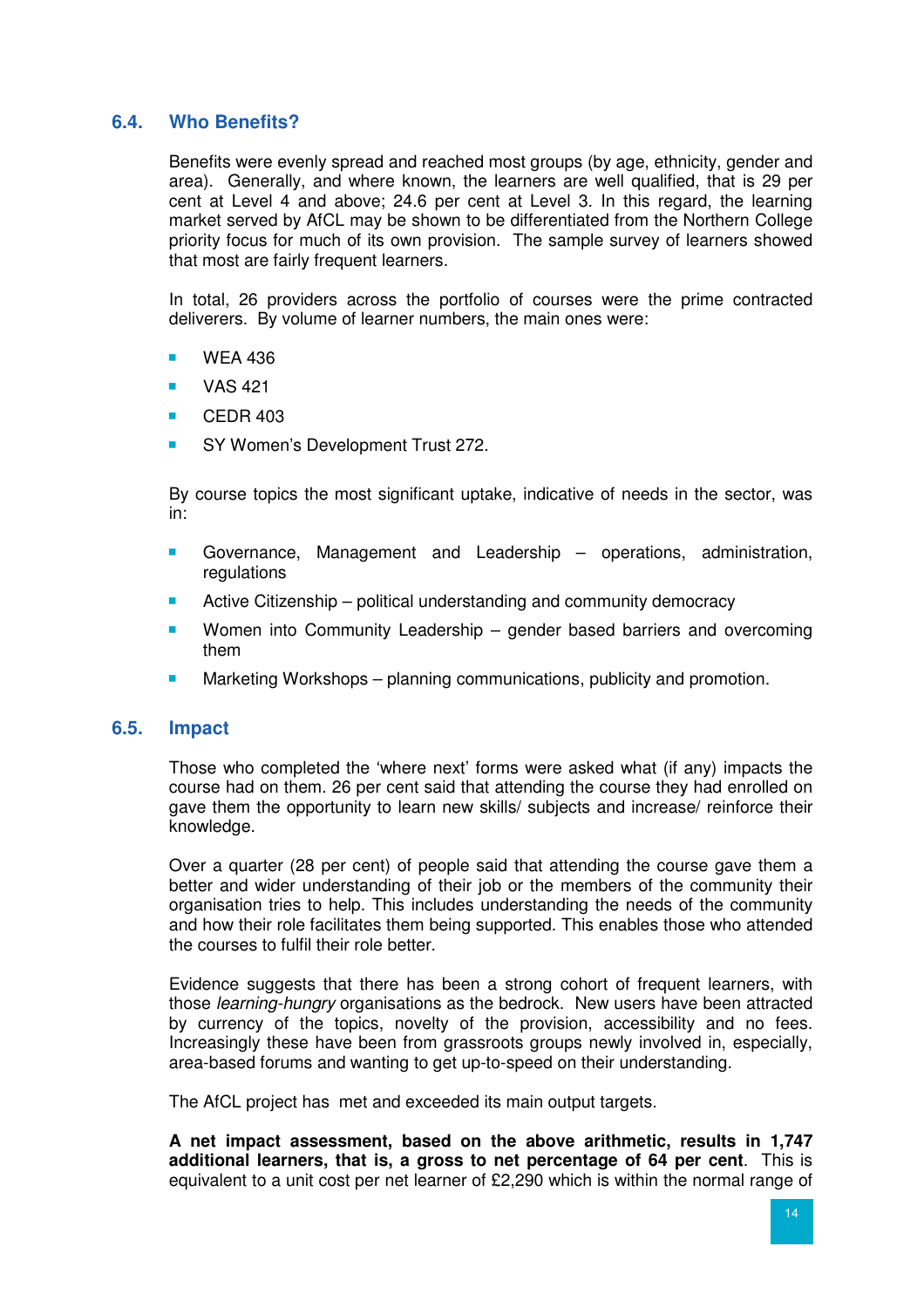value for money and probably better than most business related supported training where the quantitative additionality is lower, but the economic benefit may be higher.

#### **6.6. Conclusion**

A requirement of the evaluation brief was to identify a **series of lessons** from the evaluation. These are to some extent redundant as the AfCL has ceased operation following the end of its funding.

In terms of **good practice**, there are lessons to be drawn from AfCL around:

- the brokerage model for its independence, transparency and willingness to adapt through experience and provider feedback
- **the reach achieved by delivery across South Yorkshire and the equitable** distribution by Districts
- the credentials of the providers with the target market, making appropriate access arrangements
- the AfCL and providers readiness to experiment, innovate and to put their customers to the fore throughout.

The most apparent recommendation is to **start with the organisation's needs first and then broker the appropriate supply whether from core infrastructure services, leadership skills or wherever.** This suggests a rethinking of provision along similar lines as to those under the Better Deal for Business initiative for business support.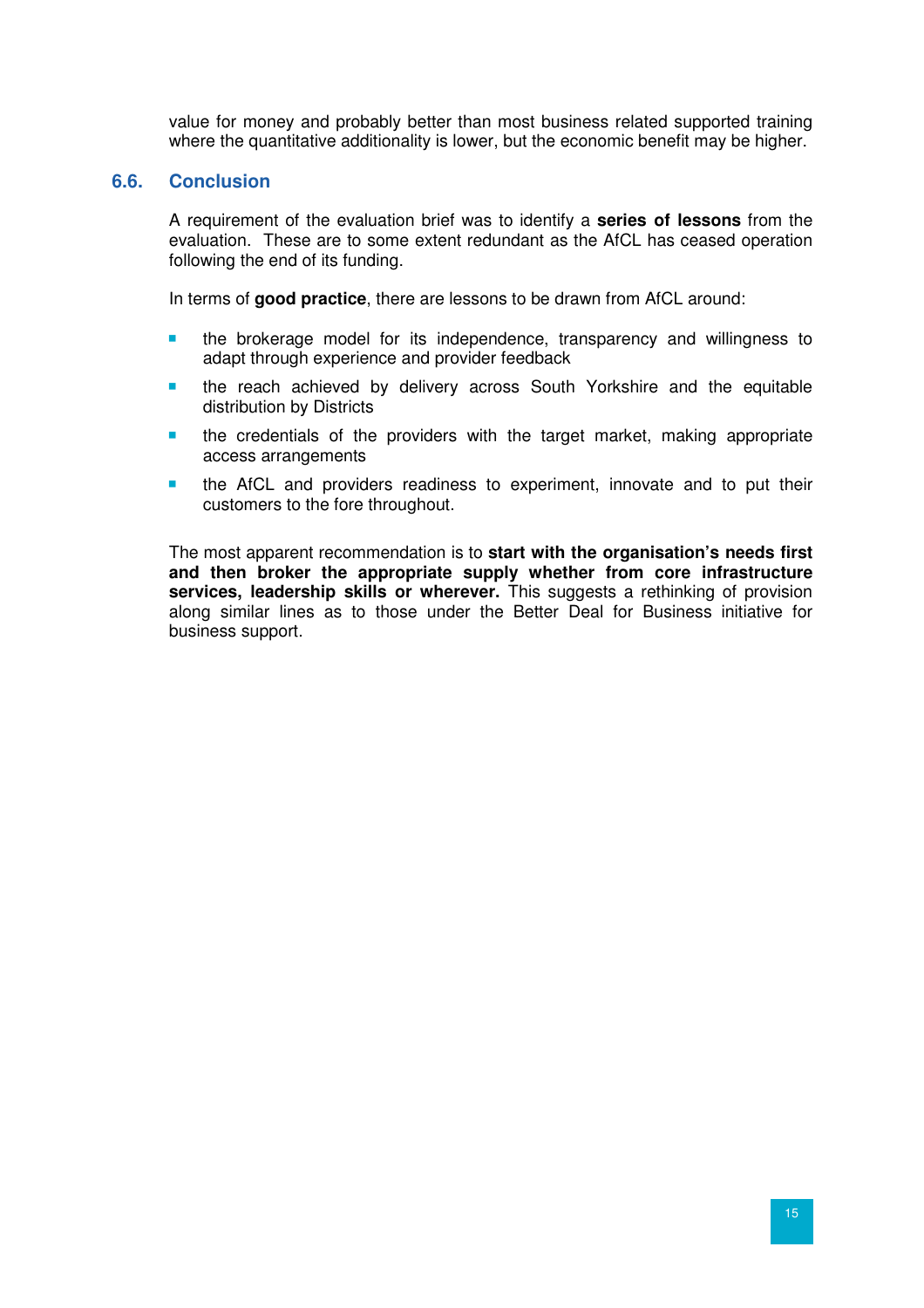# **7. Neighbourhood Infrastructure**

# **7.1 Introduction**

**The South Yorkshire Social Infrastructure Programme (SYSIP) made a considerable investment in Neighbourhood Infrastructure of over one third Programme resources. This funding was largely concentrated on Sheffield**, although some funds supported community oriented projects elsewhere, notably the Barnsley Association of Community Partnership. Funding in Sheffield focused on the Sheffield Community Action Plans (CAPs) project and two major investments in Zest (formerly Netherthorpe and Upperthorpe Community Alliance) and SOAR (South and Owlerton Area Regeneration).

**The report finds that the SYSIP funding coincided with a period of significant policy changes which had significant effects for neighbourhood infrastructure**. These included shifts in national agendas (for instance the end of Neighbourhood Renewal Funding and introduction of Area Based Grants) and locally (such as the establishment of community assemblies in Sheffield).

**We found wide ranging rationales from more traditional forms of community development and community economic development through to community anchor organisations and involvement/empowerment activities.** 

**The focus of the funding was primarily around the sustainability of activities and the contribution (or added value) of neighbourhood activity to local agendas (whether in terms of service delivery, governance and empowerment, or regeneration).** 

# **7.2 About Neighbourhood Infrastructure**

**Definitions of neighbourhood infrastructure were wide ranging** and it was not possible to define a singular and simple (investment) model. If there is a common feature of neighbourhood infrastructure it is that it involves high levels of community engagement, and that funders, recognising these benefits, support core as well as project and service staff. During the SYSIP programme, there was considerable policy interest in 'place making' and 'place shaping', agendas in which neighbourhood infrastructure had a clear role.

Although some neighbourhood infrastructure bodies focused on the **development of place** and therefore capital expenditure (most notably SOAR, but also others), others had a greater focus on services (for instance ZEST).

# **7.3 Process Outcomes**

**The Sheffield CAPs project, Zest and SOAR, and BACP were found to invest in activities which build neighbourhood capacity**. The report finds that capacity building took time but that benefits were brought in terms of developing better services (whether around health, education or policing).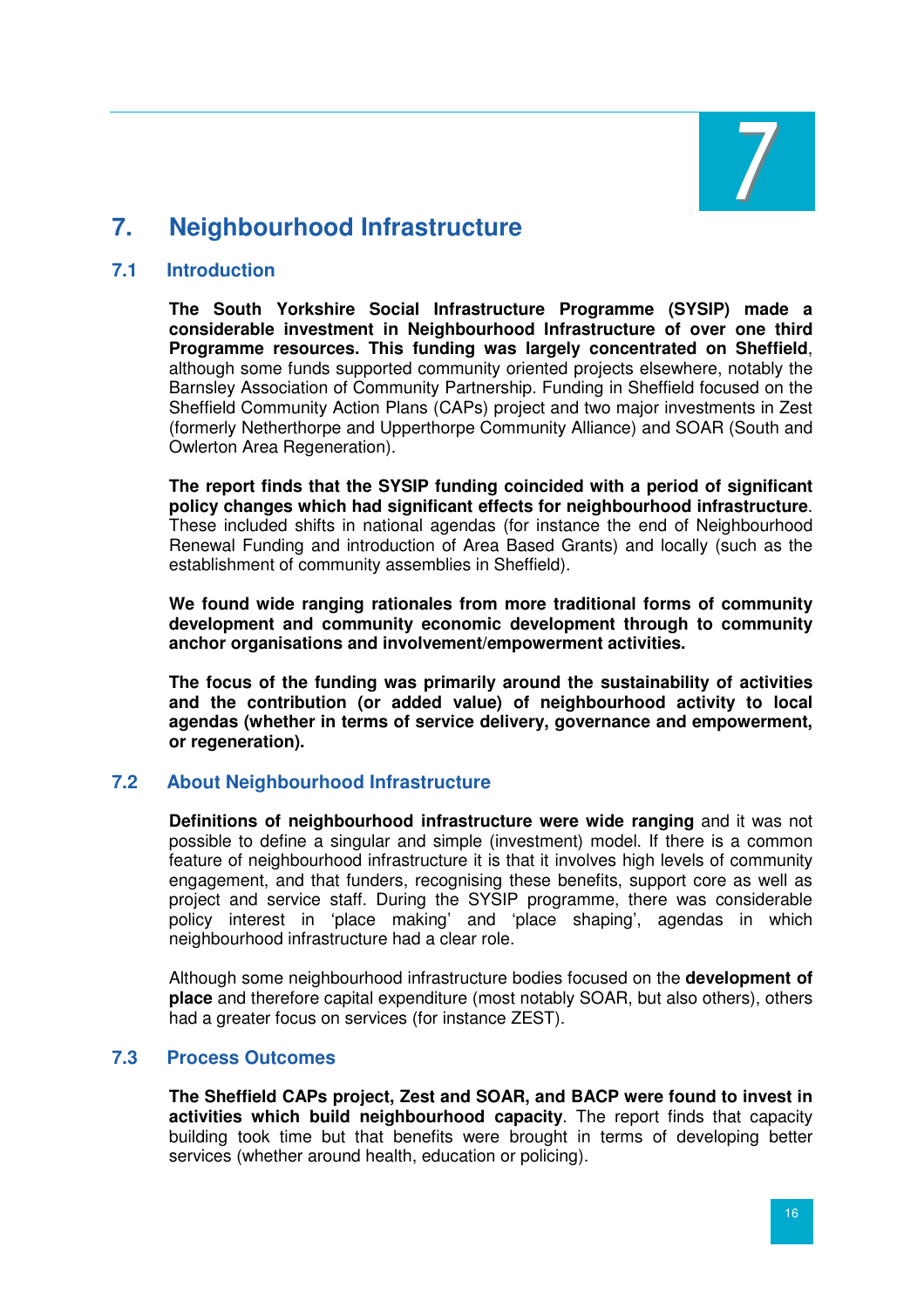**Where such investments appear to have had greatest success is where they have had a clear rationale and supported organisations which had the organisational capacity and scale to develop.** Unfortunately, many of the process outcomes were found to be short-lived and reliant on the direct funding from SYSIP. This was most typically in smaller neighbourhood groups with more limited resources.

# **7.4 Sustainability**

**At the start of the SYSIP Programme there was considerable debate about the voluntary and community sector, and especially neighbourhood infrastructure, being 'grant dependent'. This assertion is overly simplistic** and implies that there are no benefits from funds invested through grant based mechanisms. Few neighbourhood infrastructure organisations are able to achieve 'financial sustainability' from service and investment (e.g. returns from assets) income alone: they require other funding to sustain their services.

**Although the funding from SYSIP was considerable it should be placed in context: on its own it was far less than area based regeneration initiatives previously funded, most notably New Deal for Communities and the Single Regeneration Budget.** Neighbourhood organisations without access to wider resources (often through their own limited development) were unlikely to be sustainable by the end of the Programme.

## **7.5 Conclusion**

**SYSIP investment in neighbourhood infrastructure was not strategic**. The business case presented to Yorkshire Forward (and Objective 1) was that the neighbourhood infrastructure projects were part of developing a more sustainable infrastructure of organisations. The SYSIP funding followed considerable funding for many organisations which had started in the 1990s with the early SRB Programmes and the 1994-99 Objective 2 Structural Funds and URBAN Programmes. Zest and SOAR were found to have demonstrated how this funding could be used to develop capacity and diversify income streams. They are however exemplars for the SYSIP Programme.

**The SYSIP investment made incorrect assumptions that all CAP areas would develop along similar lines** and ultimately establish some form of sustainable grass-roots based community regeneration body (such as Zest, SOAR and Manor and Castle Development Trust). This now appears very unrealistic. This is not to argue that neighbourhood based approaches do not work, rather that they will have differing scales and that attention needs to be given to investment in key critical activities (such as community engagement, organisation building, leadership and skills). Investment was available elsewhere in SYSIP to support these activities but either through limited access or resources in one area being limited, organisations floundered.

**The value for money from the CAPs Programme has been variable: good in some parts and poor in others**. Where it has worked well additional resources have been secured and empowerment activities have thrived in diverse and frequently difficult contexts.

**Looking to the future, SYSIP has undoubtedly created some strong neighbourhood organisations**. They are well placed to secure further income,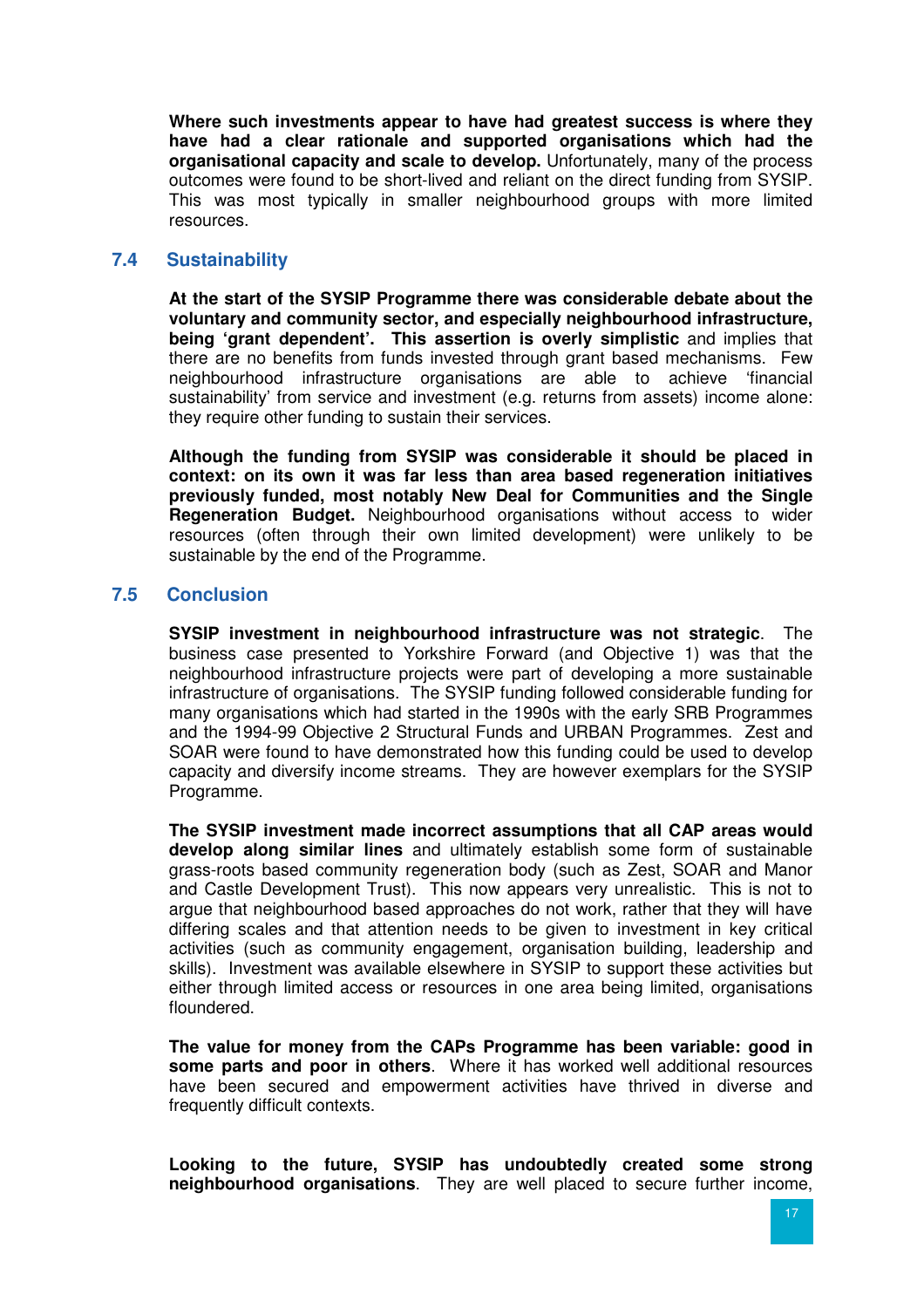although nonetheless face a challenging and difficult environment. Elsewhere the picture is more mixed, particularly in Sheffield. To some extent, Barnsley, Doncaster and Rotherham took earlier steps to rationalise neighbourhood infrastructure organisations, to clarify their relationship with local empowerment and governance agendas, and to invest in a select group of organisations which could add to delivery. This happened in part in Sheffield but not to a sufficient extent.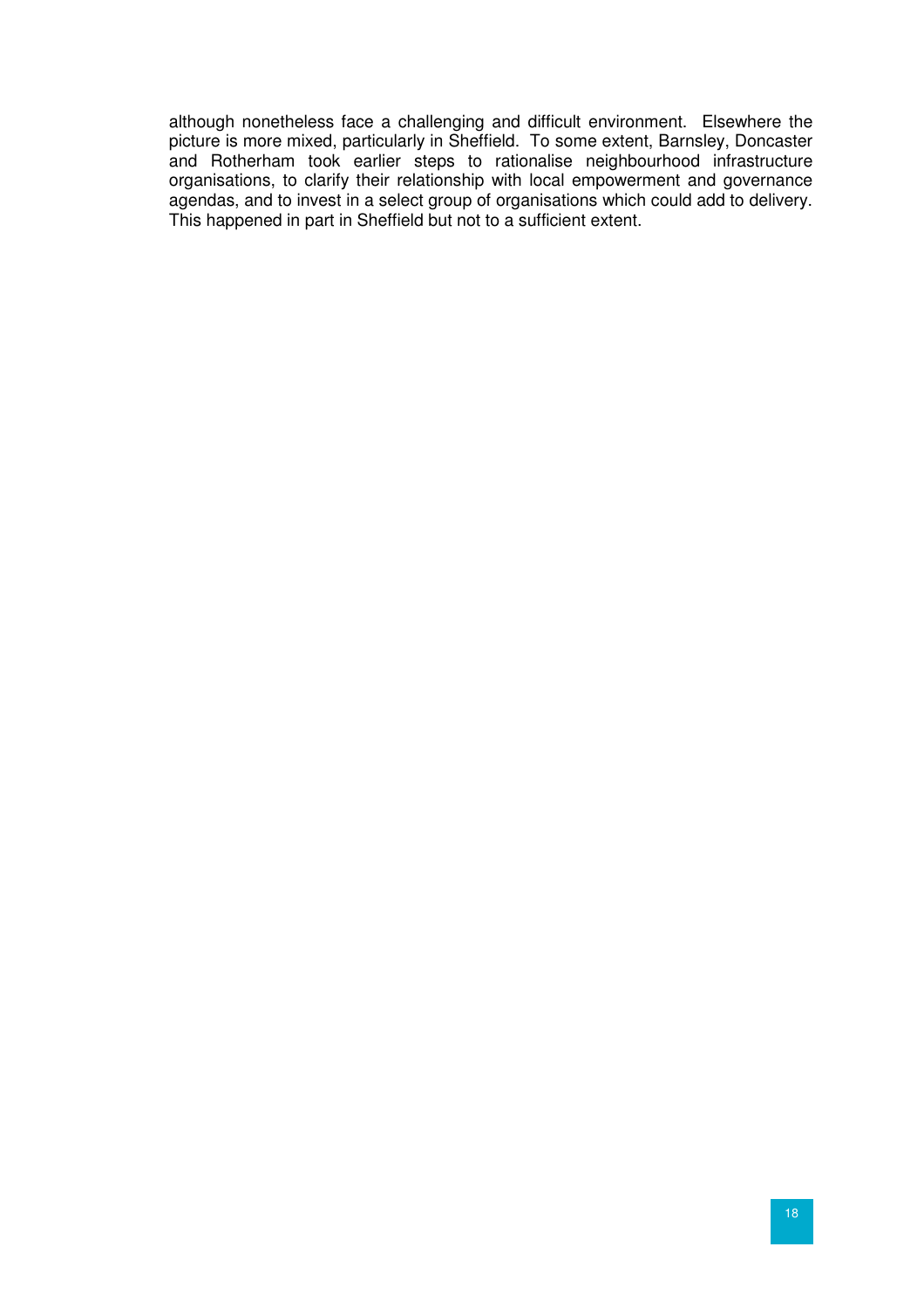

# **8. Partnership, Voice, Engagement and Influence**

## **8.1 Introduction**

During the scoping phase of the evaluation many respondents highlighted the importance of a whole array of partnership activities.

Our research responded to this and focused on the following rationales for partnership working:

- greater partnership working to effectively influence decisions
- **E** advocacy and influence: enabling organisations to more effectively influence local policy processes (led by infrastructure bodies or neighbourhood organisations)
- networks: developing networks between organisations so as to increase sustainability.

## **8.2 Case Study Research**

The research focused on case studies of four networks or partnerships:

- **Barnsley Association of Community Partnerships: contracted by BMBC,** Barnsley Community Infrastructure
- Doncaster CVS partnership of sub contractors; contracted by DMBC, Doncaster Social Infrastructure
- Rotherham Ethnic Communities Network; Rotherham Social Infrastructure, contracted by Voluntary Action Rotherham and delivered by Rotherham Ethnic Minority Alliance
- Rotherham Women's Network; Rotherham Social Infrastructure, contracted by Voluntary Action Rotherham and delivered by GROW.

The report explores the differences between partnerships and networks, the key skills required and the outcomes from partnership working.

#### **8.3 Main Findings**

This Programme has been significant in providing the resources necessary for partnership and network development. In the DCVS example, partnership was the mechanism by which agreed outputs were delivered – in the other three examples partnership development and networking were the raison d'être to achieve greater voice and influence, and relevant service delivery.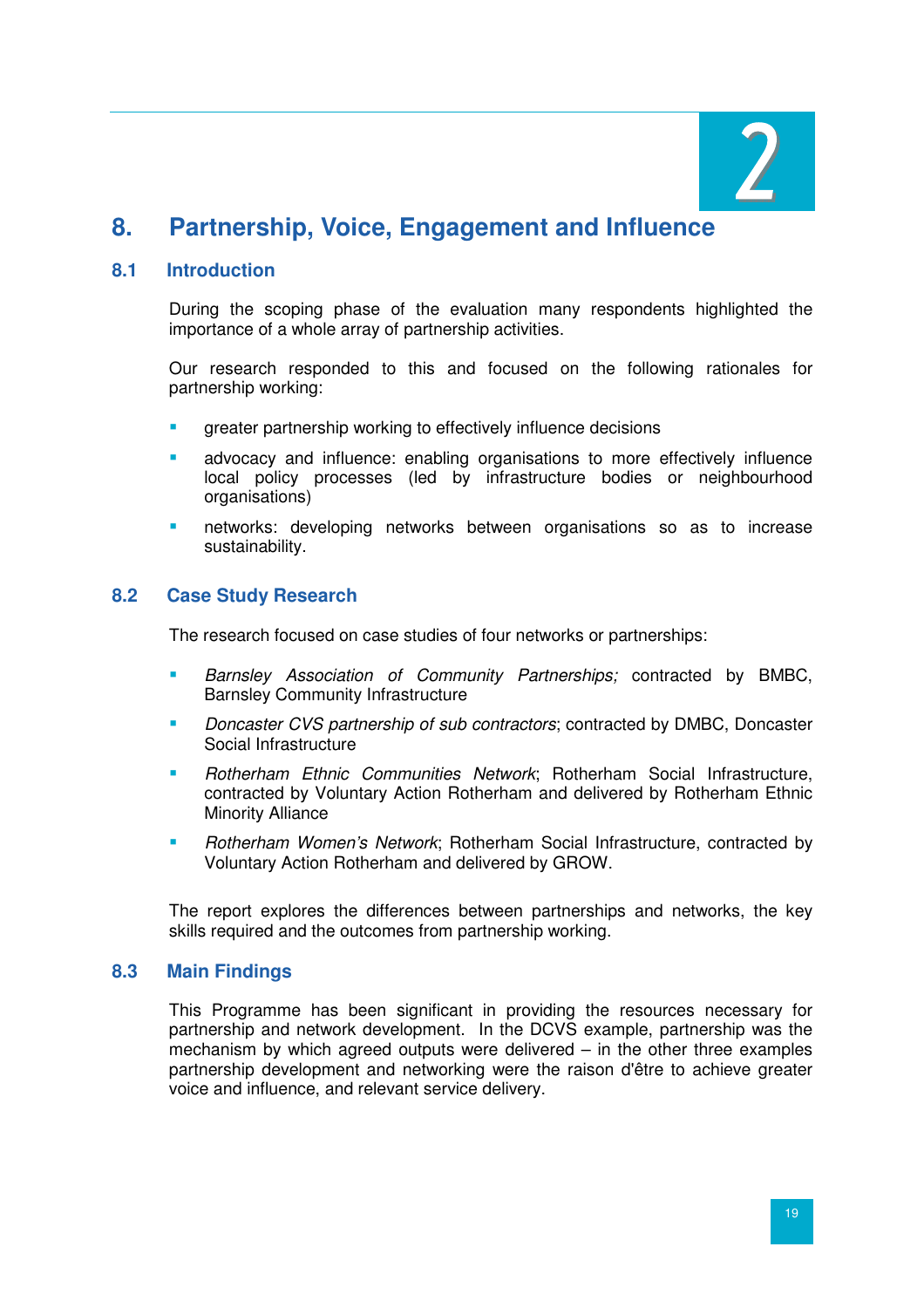The following were found to be common factors for success:

- partnership working needs commitment both from individuals and from organisations
- the funding imperative ensured a clear purpose and explicit outcomes
- bureaucracy can lead to complications and the most successful partnerships appear to be those where the 'rules of engagement' are simple
- flexibility, adapting, responding are all words used to describe successful practice
- all four case studies were clear that partnerships and networks are about more than talking
- shared understanding, culture, behaviour and values are perceived to be important, though the extent to which this is ever possible is questionable
- learning from other examples of partnership working is useful
- a partnership or network is the sum of its parts
- capacity building support to develop effective governance structures is crucial.

**Funding organisations play crucial roles and have responsibilities in funding partnership.** Whilst the funding has allowed BACP, DCVS, RECN and RWN to evolve their own mechanisms and structures – and this is praised, **there may have been some benefit from greater / more direct dialogue between the projects and Yorkshire Forward** (rather than just with the accountable bodies in each area)

**The level of resourcing for infrastructure was significant** – as compared to ChangeUp funding for example. However, connections between Capacitybuilders as the ChangeUp funding delivery agent, the ChangeUp sub-regional consortium and Yorkshire Forward could have been more coherent.

**The relationship between the individual project and the Accountable Body is important and the closer this is** the more likely it is that broader Programme activities and benefits trickle down.

#### **8.4 Conclusion**

Against each of the original rationales for the investment we have found the following:

- **there is greater partnership working** in terms of numbers participating but also in terms of the range of individuals and organisations participating
- advocacy and influence: enabling organisations to more effectively influence local policy processes, led by infrastructure bodies or neighbourhood organisations. **In all four examples, there is evidence that this has been realised**
- developing partnership/networks between organisations so as to increase sustainability. **The nature of partnership working often changes in response to the funding environment**. Responses from partners can be influenced by the availability of resources and it can be difficult to sustain initiatives after the initial funding. This is particularly the case where organisations feel forced into competition with each other.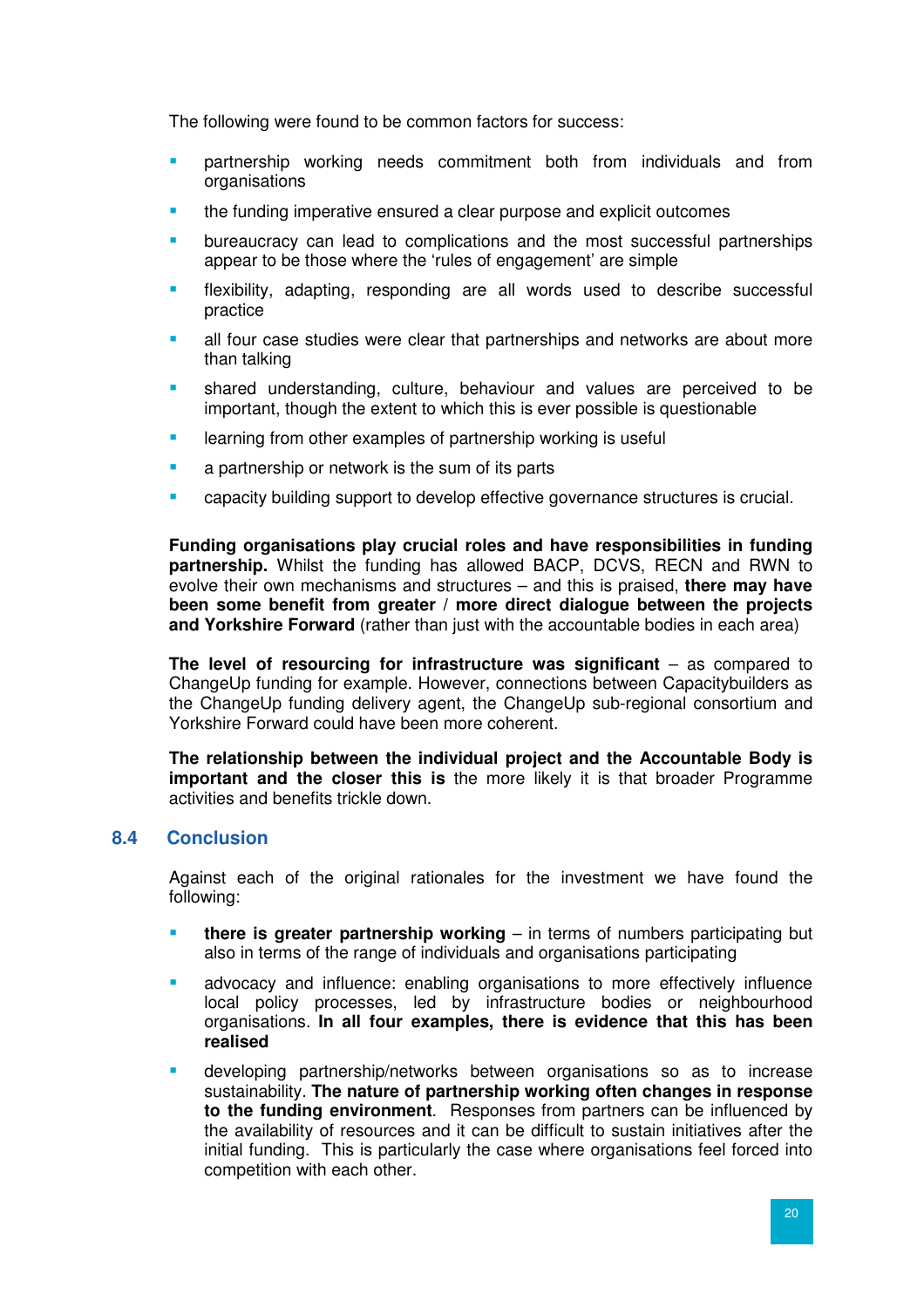In all four case studies we found that partnership enabled organisational sustainability. This was also appreciated and recognised by statutory organisations. There was a sense that policy development had improved. Nonetheless, the organisations studied require core funding and as infrastructure organisations this is not necessarily straight forward, with local commitment varying.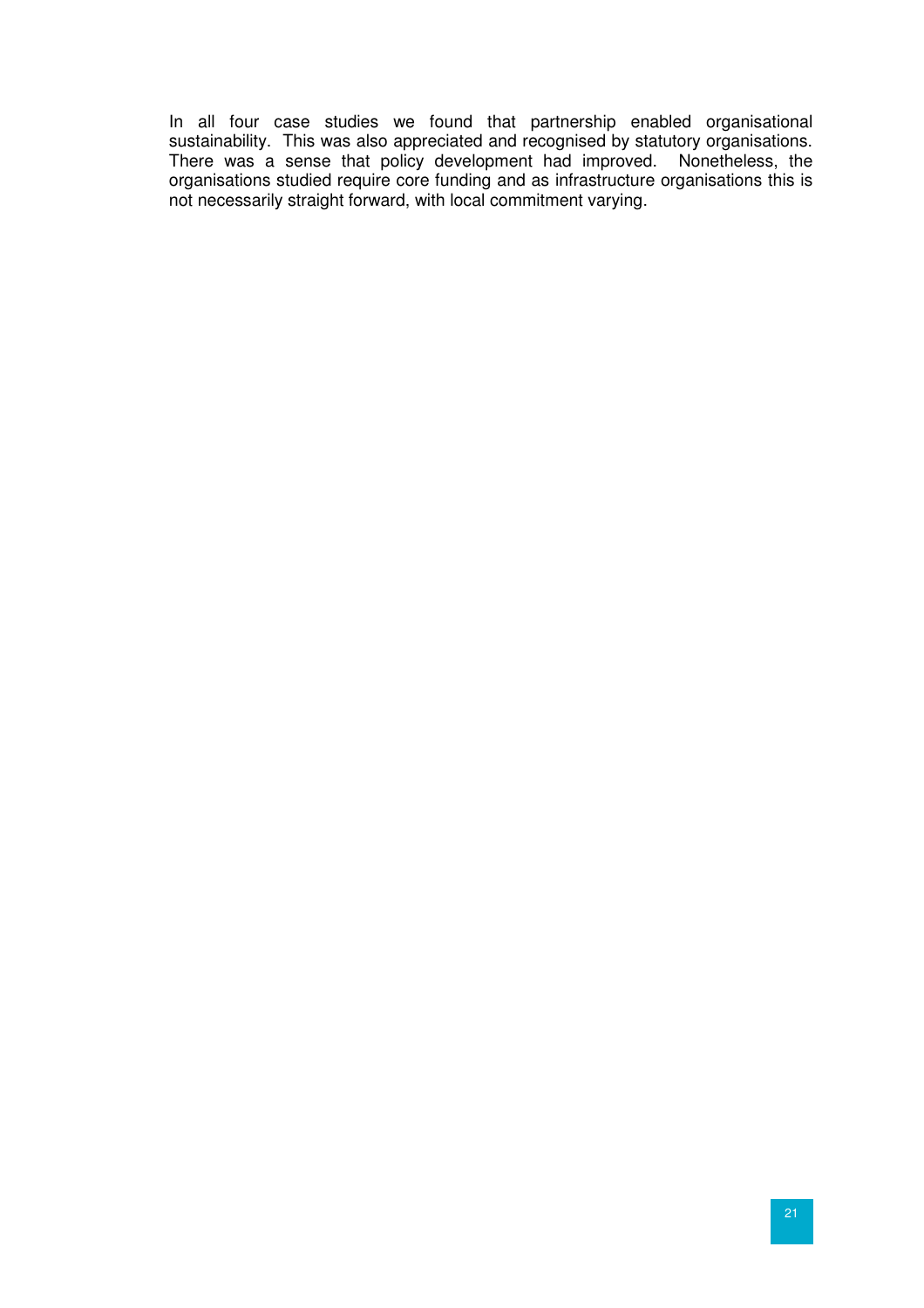

# **9. Conclusion: Programme Wide Assessment**

# **9.1. Introduction**

In making a Programme wide assessment our research drew primarily on financial and monitoring output data. It also made estimates of the potential impact (in terms of GVA) of SYSIP. However, it also highlights that the objectives of the Programme were not to increase GVA: they were primarily focused on increasing the sustainability of the sector and developing its value added to local and regional policy agendas.

The SYSIP Programme included the following projects:

- Academy for Community Leadership
- Barnsley Community Infrastructure
- Doncaster Social Infrastructure
- Rotherham Social Infrastructure
- **Sheffield Community Infrastructure**
- Sheffield Community Action Plan Programme.

These projects were wide ranging, supporting infrastructure organisations at neighbourhood, district and South Yorkshire levels and which provided support ranging from volunteering centre provision, training of community groups, core infrastructure services such as payroll and HR to voluntary organisations, and funding advice. The Programme also included budgets for capital expenditure (in Rotherham and in Barnsley).

The design of the SYSIP programme from 2004-2006 was against a policy context of regeneration funding being substantially reduced, something termed the funding 'cliff edge'. A strong emphasis of the funding was therefore placed, in design at least, in increasing the sustainability of the sector.

The two recurring themes of SYSIP were the search for sustainability and the added value it provided to the achievement of local policy agendas.

#### **9.2. Achievements**

The following table provides an overview of output achievement for the Yorkshire Forward Single Pot resources of £21.4 million.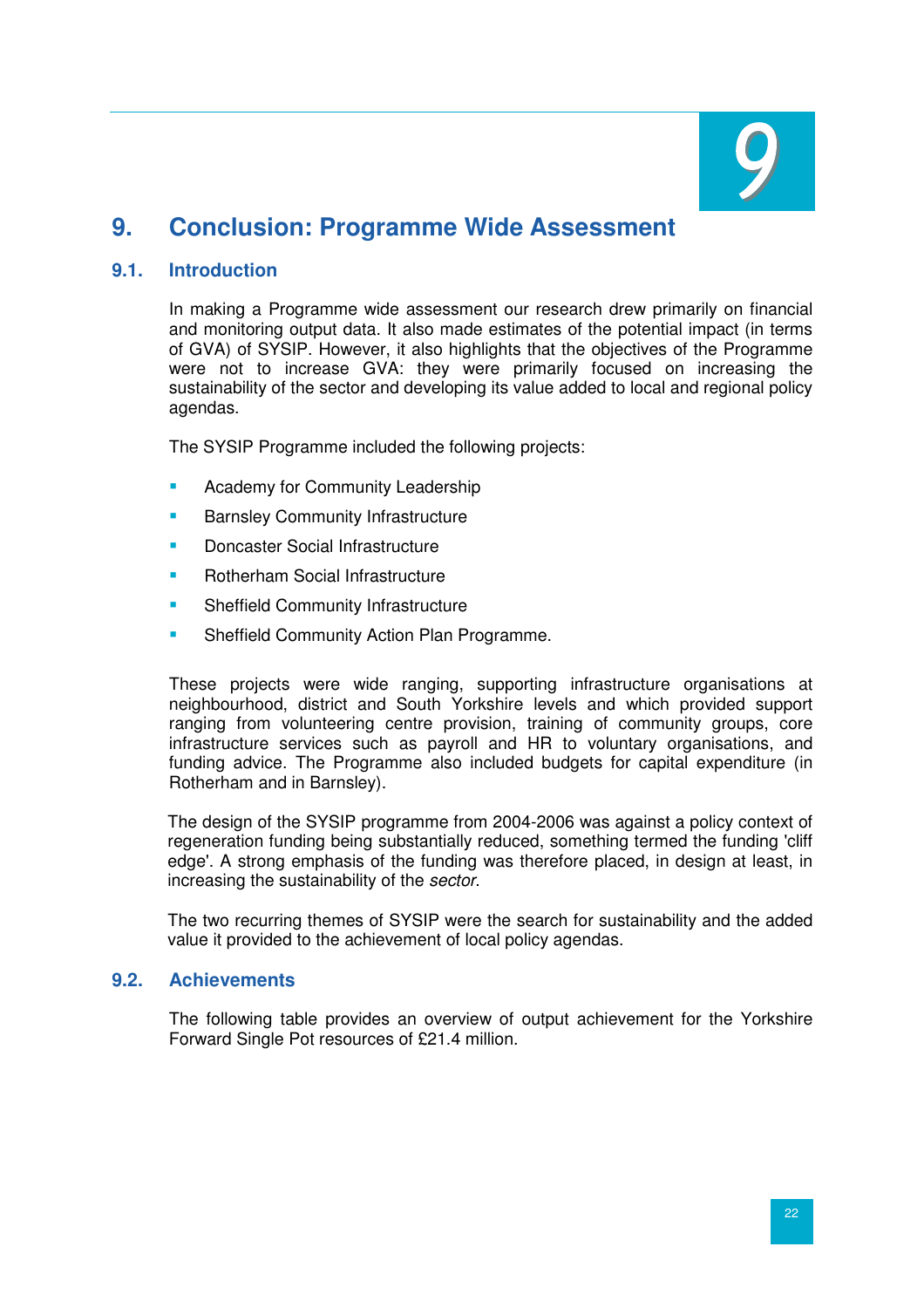| $\overline{\phantom{a}}$                          |         | ÷             |            |
|---------------------------------------------------|---------|---------------|------------|
|                                                   | Targets | <b>Actual</b> | % Achieved |
| Jobs created/safeguarded                          | 209.5   | 224           | 107%       |
| Assisted to get a job                             | 3884    | 4596          | 118%       |
| No of businesses assisted to improve performance  | 1289    | 1950          | 151%       |
| No of new businesses created                      |         |               | 100%       |
| No of people assisted in their skills development | 5323    | 6961          | 131%       |

# **Table 9.1: Summary of Main Output Target Performance (YF Single Pot)**

Source: Yorkshire Forward Artemis Database (May 2010)

We have not included the following targets in the above table: hectares of land reclaimed (3 ha in Barnsley) or additional private sector investment levered in. However, the programme as a whole supported 3,517 volunteers - something not captured in monitoring returns - but an area we find has contributed to very positive GVA returns.

# **9.3. Reach and Sustainability**

Using the financial accounts of the Charities supported by SYSIP it has been possible to analyse various characteristics of the organisations supported. The analysis points to what a 'typical' SYSIP beneficiary looked like:

- they were operating at a community level.
- they provided a range of information advice, services and training, particularly to people with disabilities and from minority ethnic groups
- their income was between £100,000 and £1 million although this may have decreased slightly during the preceding years
- **their operating margin was tight with only small annual surpluses generated**

Our findings suggest that other factors operating on the sector (notably the end of major funding streams, recession and the prospect of public funding cuts) means that the organisations supported are now less sustainable and smaller than three years ago.

In terms of added value from SYSIP to local and regional policy agendas, the evaluation concludes that the Programme failed to anticipate changes which have driven the sector. It was therefore to some extent a missed opportunity.

Nonetheless, the evaluation did find very positive examples of how SYSIP has enabled some key developments. These include:

- volunteering: the greater profile for volunteering through investments in three district volunteer centres
- assets and place making: both neighbourhood (e.g. SOAR) and district (e.g. VAR and VAB) investments have led to capital projects which have served to complement place making agendas. They have also provided physical infrastructure which has increased income streams to the sector and confirmed its role at neighbourhood and local levels
- core infrastructure services: the support provided by the local infrastructure organisations (VAB, VAR, DCVS and VAS) show that support is most likely to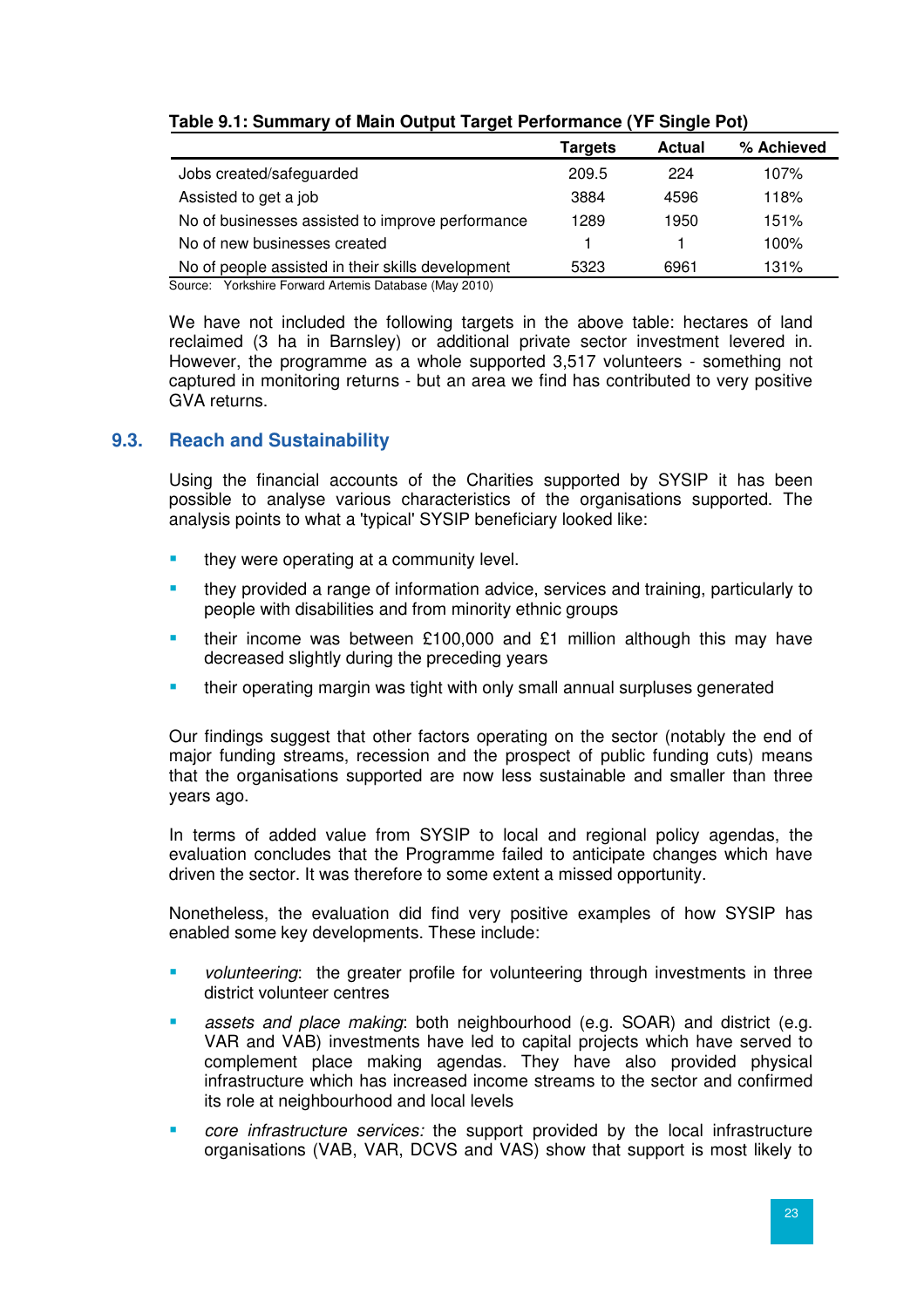reach organisations working at a community level and with disadvantaged groups.

# **9.4. Strategic Added Value**

Strategic Added Value was assessed as follows:

- Strategic Leadership and Catalyst: evidence of strategic leadership and acting as a catalyst is modest. Substantial parts of SYSIP funding were continuation funding.
- **Strategic influence: evidence of this is largely through the stipulation that SYSIP** funding is to enable organisations to change. However, its primary benefit has been as a funding source.
- Leverage: Where data exist on the additional funding secured against these projects, they suggest that £17.6 million has been leveraged as additional funding.
- Synergy: in most cases, it has been seen as a funding source rather than a strategy to drive changes.
- Engagement: the area where SYSIP has probably had greatest benefits is in its promotion of citizen engagement in economic development at a neighbourhood level and through voluntary and community sector organisations.
- **•** Overall our findings suggest a critical assessment of Strategic Added Value, with opportunities missed and policy drivers not fully anticipated.

# **9.5. District Reports**

In many respects this plurality of delivery models was a strength of the Programme. It recognised that the configuration of infrastructure varied across South Yorkshire. its objectives and roles varied, and it had different support needs. Nonetheless, the findings around Strategic Added Value suggest that some opportunities were missed.

#### **9.6. Counterfactual Arguments: what would have happended without SYSIP?**

The design of the programme through 2005-2006 and subsequent agendas, for instance the Sub-National Review in 2007, weakened the case for a strong regionally focused programme. SYSIP was therefore very much the product of an ongoing dialogue between local authorities, the third sector and Yorkshire Forward.

Nonetheless, the findings around the net additional impact of the programme are relatively positive. These programme-level findings will of course mask considerable within programme variation.

# **9.7. Conclusion: economic impact or social equity?**

Our estimates suggest that SYSIP contributed to the South Yorkshire economy through job creation, through the development of VCS organisations, through skills development and through volunteering.

Summing lower and upper range estimates together, respectively, we estimate that the economic benefits derived from SYSIP was between £21.4 million and £33.7